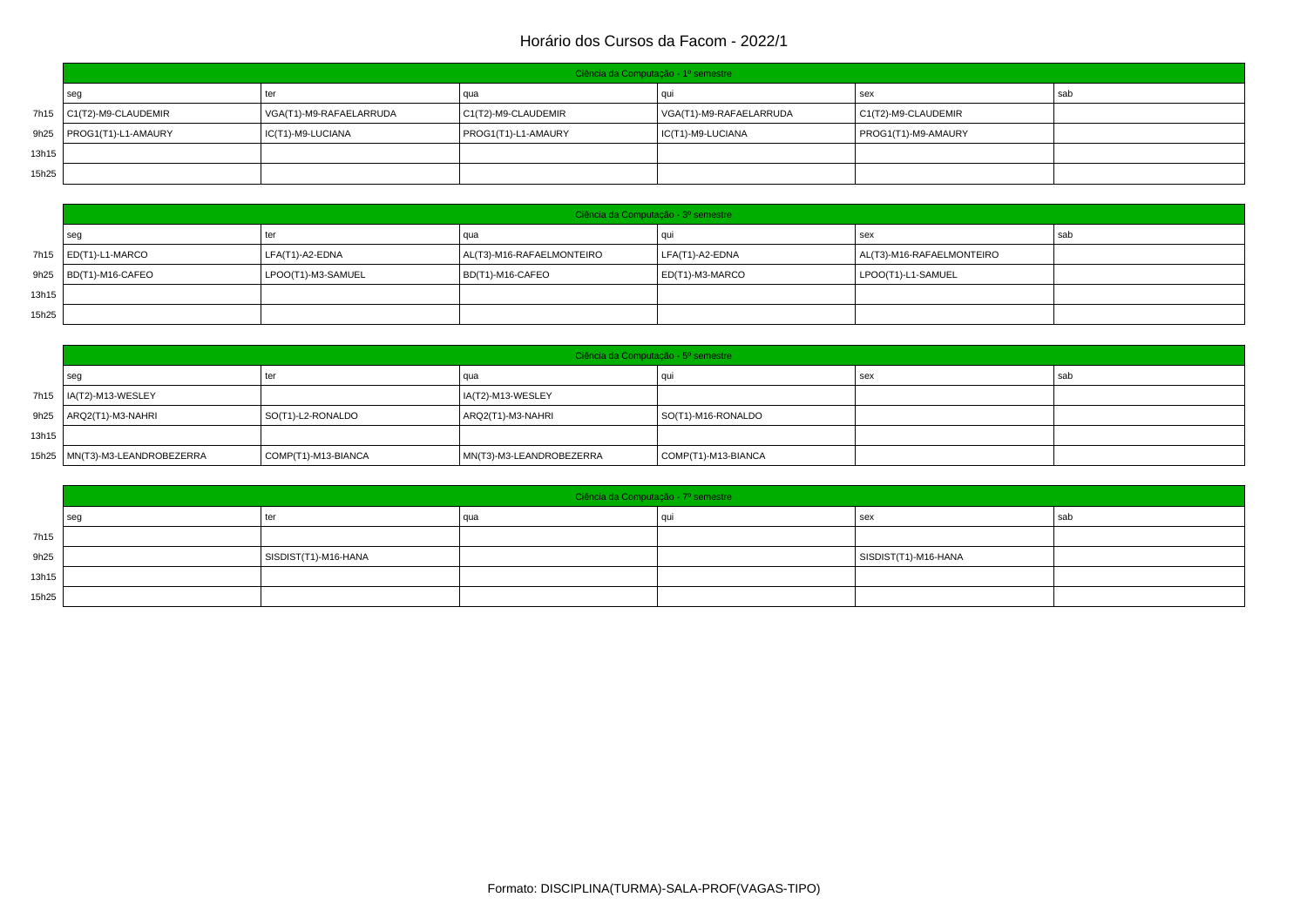|       |                                                                                                                                                                                  |                                                                                                                                                                                                                 | Ciência da Computação – Quadro Geral - Regulares (OBR), Reofertas(REO) e Optativas(OPT)                                                                                   |                                                                                                                                                                                    |                                                                                                                                                                                                                      |                                               |
|-------|----------------------------------------------------------------------------------------------------------------------------------------------------------------------------------|-----------------------------------------------------------------------------------------------------------------------------------------------------------------------------------------------------------------|---------------------------------------------------------------------------------------------------------------------------------------------------------------------------|------------------------------------------------------------------------------------------------------------------------------------------------------------------------------------|----------------------------------------------------------------------------------------------------------------------------------------------------------------------------------------------------------------------|-----------------------------------------------|
|       | seg                                                                                                                                                                              | ter                                                                                                                                                                                                             | qua                                                                                                                                                                       | qui                                                                                                                                                                                | sex                                                                                                                                                                                                                  | sab                                           |
| 7h15  | C1(T2)-M9-CLAUDEMIR(60-OBR)<br>ED(T1)-L1-MARCO(60-OBR)<br>IA(T2)-M13-WESLEY(60-OBR)<br>ARO1(T1)-M3-NAHRI(20-REO)<br>C1(T10)-M10-KARINA(40-REO)<br>IA(T1)-M6-TAKASHI(15-REO)      | VGA(T1)-M9-RAFAELARRUDA(60-OBR)<br>LFA(T1)-A2-EDNA(60-OBR)<br>ES(T1)-M13-DEBORA(15-REO)<br>PROBEST(T1)-M16-ROGERS(10-REO)<br>TC2(T1)-L3-PAULO(10-OPT)<br>VGA(T12)-M6-PROF37(40-REO)                             | C1(T2)-M9-CLAUDEMIR(60-OBR)<br>AL(T3)-M16-RAFAELMONTEIRO(60-OBR)<br>IA(T2)-M13-WESLEY(60-OBR)<br>ARO1(T1)-M3-NAHRI(20-REO)<br>C1(T10)-M12-KARINA(40-REO)                  | VGA(T1)-M9-RAFAELARRUDA(60-OBR)<br>LFA(T1)-A2-EDNA(60-OBR)<br>ES(T1)-M13-DEBORA(15-REO)<br>PROBEST(T1)-M16-ROGERS(10-REO)<br>VGA(T12)-M6-PROF37(40-REO)                            | C1(T2)-M9-CLAUDEMIR(60-OBR)<br>AL(T3)-M16-RAFAELMONTEIRO(60-OBR)<br>AA(T1)-M13-SAID(30-REO)<br>C1(T10)-M10-KARINA(40-REO)<br>IA(T1)-M6-TAKASHI(15-REO)                                                               | 8h às 10h: TES(T1)-M11-AWDREN(4-OPT)          |
| 9h25  | PROG1(T1)-L1-AMAURY(60-OBR)<br>BD(T1)-M16-CAFEO(50-OBR)<br>ARQ2(T1)-M3-NAHRI(50-OBR)<br>AA(T1)-M13-SAID(30-REO)<br>PROG2(T1)-L2-ELOI(22-REO)                                     | IC(T1)-M9-LUCIANA(60-OBR)<br>LPOO(T1)-M3-SAMUEL(60-OBR)<br>SO(T1)-L2-RONALDO(40-OBR)<br>SISDIST(T1)-M16-HANA(50-OBR)<br>AL(T2)-M13-CLAUDEMIR(20-REO)<br>ARQ2(T2)-M10-RENAN(30-REO)<br>CTD(T1)-M6-RENATO(10-OPT) | PROG1(T1)-L1-AMAURY(60-OBR)<br>BD(T1)-M16-CAFEO(50-OBR)<br>ARQ2(T1)-M3-NAHRI(50-OBR)<br>PROG2(T1)-M12-ELOI(22-REO)<br>SD(T1)-M6-BRENO(15-REO)<br>SO(T2)-M9-CARLOS(10-REO) | IC(T1)-M9-LUCIANA(60-OBR)<br>ED(T1)-M3-MARCO(60-OBR)<br>SO(T1)-M16-RONALDO(40-OBR)<br>AL(T2)-M13-CLAUDEMIR(20-REO)<br>ARQ2(T2)-M10-RENAN(30-REO)<br>TC2(T1)-L3-PAULO(10-OPT)       | PROG1(T1)-M9-AMAURY(60-OBR)<br>LPOO(T1)-L1-SAMUEL(60-OBR)<br>SISDIST(T1)-M16-HANA(50-OBR)<br>PROG2(T1)-M12-ELOI(22-REO)<br>SD(T1)-M6-BRENO(15-REO)<br>SO(T2)-L2-CARLOS(10-REO)                                       | 10h10 às 12h10: TES(T1)-M11-<br>AWDREN(4-OPT) |
|       | C1(T8)-M11-APARECIDA(10-REO)<br>C2(T4)-M16-PROF26(30-REO)<br>13h15   IHC(T2)-M9-HERCULES(1-OPT)<br>PROGDMOV(T1)-L1-ANAKARINA(8-OPT)<br>SD(T2)-M12-BRENO(25-REO)                  | FTC(T2)-M11-VAGNER(20-REO)<br>LFA(T2)-M3-MARCELO(20-REO)                                                                                                                                                        | C1(T8)-M11-APARECIDA(10-REO)<br>C2(T4)-M16-PROF26(30-REO)<br>GP(T1)-M13-FRANCISCO(2-OPT)<br>GS(T1)-L1-AWDREN(2-OPT)                                                       | FTC(T2)-M11-VAGNER(20-REO)<br>LFA(T2)-M3-MARCELO(20-REO)                                                                                                                           | C1(T8)-M9-APARECIDA(10-REO)<br>C2(T4)-M16-PROF26(30-REO)<br>GP(T1)-M13-FRANCISCO(2-OPT)<br>IHC(T2)-L2-HERCULES(1-OPT)<br>PROGDMOV(T1)-L1-ANAKARINA(8-OPT)<br>SD(T2)-M12-BRENO(25-REO)                                | ESTAGIO(T1)-M12-CARLOS(20-OBR)                |
| 15h25 | MN(T3)-M3-LEANDROBEZERRA(50-OBR)<br>BD(T2)-M6-CAFEO(10-REO)<br>ED(T3)-M16-ELOI(10-REO)<br>GRAFOS(T1)-M11-SAID(25-REO)<br>LPOO(T5)-M12-BRENO(10-REO)<br>MN(T7)-M13-ROGERS(40-REO) | COMP(T1)-M13-BIANCA(50-OBR)<br>ED(T2)-M16-MARCELO(10-REO)<br>FTC(T1)-M12-VAGNER(20-REO)                                                                                                                         | MN(T3)-M3-LEANDROBEZERRA(50-OBR)<br>AA(T2)-M16-FABIO(40-REO)<br>BD(T2)-M6-CAFEO(10-REO)<br>ED(T3)-L1-ELOI(10-REO)<br>MN(T7)-M13-ROGERS(40-REO)                            | COMP(T1)-M13-BIANCA(50-OBR)<br>AA(T2)-M16-FABIO(40-REO)<br>ED(T2)-L1-MARCELO(10-REO)<br>FTC(T1)-M12-VAGNER(20-REO)                                                                 | COMPSOC(T1)-M13-SUBST5(10-REO)<br>GRAFOS(T1)-M11-SAID(25-REO)<br>LPOO(T5)-L2-BRENO(10-REO)<br>MEDSOFT(T1)-M16-FRANCISCO(5-OPT)                                                                                       |                                               |
|       |                                                                                                                                                                                  |                                                                                                                                                                                                                 |                                                                                                                                                                           |                                                                                                                                                                                    |                                                                                                                                                                                                                      |                                               |
|       | ES(T3)-M11-HERCULES(10-REO)<br>IA(T3)-M16-TAKASHI(5-REO)<br>18h30   LPOO(T2)-L1-LUCAS(10-REO)<br>PROG1(T6)-L2-CACERES(12-REO)<br>PROGDMOV(T2)-L3-ANAKARINA(1-OPT)                | APSOO(T2)-L1-LUCIANO(5-REO)<br>EMPR(T1)-M3-RENATO(5-OPT)<br>GTI(T1)-M13-SUBST5(3-OPT)<br>PROG1(T5)-L3-GLAUDER(8-REO)<br>PROG2(T3)-L2-DIEGO(10-REO)                                                              | IA(T3)-M16-TAKASHI(5-REO)<br>PROG1(T6)-L2-CACERES(12-REO)<br>PROGWEB(T2)-L1-HERCULES(5-OPT)                                                                               | APSOO(T3)-M12-LUCIANO(8-REO)<br>CO(T1)-A2-MARLY(5-OPT)<br>ED(T4)-L3-DIEGO(1-REO)<br>LPOO(T2)-M13-LUCAS(10-REO)<br>MPN(T2)-M10-JUCELE(5-OPT)                                        | GTI(T1)-M13-SUBST5(3-OPT)<br>LPOO(T3)-M16-SAMUEL(10-REO)<br>PROG1(T5)-L3-GLAUDER(8-REO)<br>PROGWEB(T1)-L1-HUDSON(5-OPT)<br>PROGWEB(T2)-M6-HERCULES(5-OPT)<br>TOPRCI(T1)-M9-RENATO(20-OPT)<br>TCV(T1)-L2-MARCO(7-OPT) |                                               |
| 20h40 | C1(T11)-M13-PROF25(20-REO)<br>IHC(T1)-L3-HERCULES(1-OPT)<br>LPOO(T4)-L2-LUCAS(5-REO)<br>PROBEST(T2)-M6-ROGERS(10-REO)                                                            | APSOO(T3)-L3-LUCIANO(8-REO)<br>GP(T2)-M16-FRANCISCO(8-OPT)<br>PROGWEB(T1)-M3-HUDSON(5-OPT)<br>SIAD(T1)-M9-BRUNO(1-OPT)<br>TOPRCI(T1)-L2-RENATO(20-OPT)                                                          | C1(T11)-M13-PROF25(20-REO)<br>ES(T3)-M11-HERCULES(10-REO)<br>GP(T2)-M16-FRANCISCO(8-OPT)<br>PROBEST(T2)-M6-ROGERS(10-REO)                                                 | APSOO(T2)-M6-LUCIANO(5-REO)<br>CO(T1)-A2-MARLY(5-OPT)<br>COMPSOC(T2)-M3-ROBERTO(5-REO)<br>LPOO(T4)-M9-LUCAS(5-REO)<br>PROGDMOV(T2)-L3-ANAKARINA(1-OPT)<br>SIAD(T1)-L2-BRUNO(1-OPT) | C1(T11)-M13-PROF25(20-REO)<br>IHC(T1)-M11-HERCULES(1-OPT)<br>LPOO(T3)-L1-SAMUEL(10-REO)<br>MPN(T2)-L2-JUCELE(5-OPT)<br>PROG1(T5)-M3-GLAUDER(8-REO)                                                                   |                                               |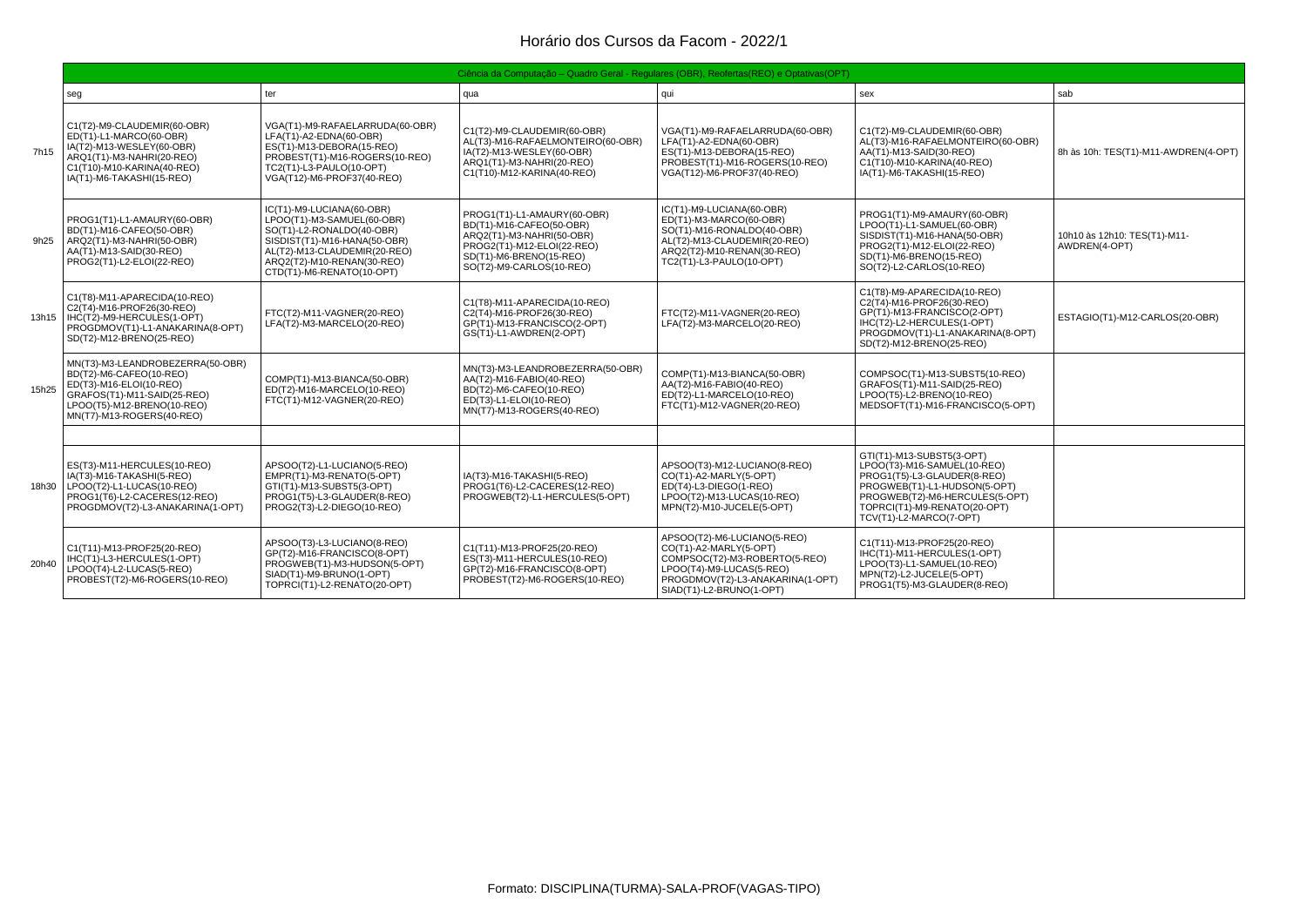|       | Engenharia de Computação - 1º semestre |                     |                    |                     |                          |     |  |  |
|-------|----------------------------------------|---------------------|--------------------|---------------------|--------------------------|-----|--|--|
|       | seg                                    | ter                 | qua                | aur                 | sex                      | sab |  |  |
|       | 7h15   PROG1(T2)-M12-HIGA              | IC(T2)-M3-BIANCA    | PROG1(T2)-L1-HIGA  | IC(T2)-M3-BIANCA    | PROG1(T2)-L1-HIGA        |     |  |  |
|       | 9h25 $\vert$ C1(T1)-M11-CELSO          | VGA(T2)-M11-EVERTON | $C1(T1)-M10-CELSO$ | VGA(T2)-M11-EVERTON | $\vert$ C1(T1)-M11-CELSO |     |  |  |
| 13h15 |                                        |                     |                    |                     |                          |     |  |  |
| 15h25 |                                        |                     |                    |                     |                          |     |  |  |

|       | Engenharia de Computação - 3º semestre |                       |                    |                      |                        |     |  |  |
|-------|----------------------------------------|-----------------------|--------------------|----------------------|------------------------|-----|--|--|
|       | seg                                    | ter                   | l qua              |                      | sex                    | sab |  |  |
|       | 7h15   LAB2(P13)-LF2-BRUNO             | LAB2(P1)-LF2-VINICIUS | LAB2(P2)-LF2-BRUNO | LAB2(P3)-LF2-BRUNO   | LAB2(P14)-LF2-ALEM MAR |     |  |  |
| 9h25  |                                        | AL(T2)-M13-CLAUDEMIR  | SD(T1)-M6-BRENO    | AL(T2)-M13-CLAUDEMIR | SD(T1)-M6-BRENO        |     |  |  |
|       | 13h15   C3(T1)-M6-WANIA                | F2(T1)-M12-FLAVIO     | C3(T1)-M6-WANIA    | F2(T1)-M12-FLAVIO    | C3(T1)-M6-WANIA        |     |  |  |
| 15h25 |                                        | ED(T2)-M16-MARCELO    |                    | ED(T2)-L1-MARCELO    |                        |     |  |  |

|       | Engenharia de Computação - 5º semestre |                        |                        |                        |                        |     |  |  |
|-------|----------------------------------------|------------------------|------------------------|------------------------|------------------------|-----|--|--|
|       | seg                                    | ter                    | qua                    |                        | l sex                  | sab |  |  |
|       | 7h15 CEL(T1)-M11-PEDROCOX              | PROBEST(T1)-M16-ROGERS | CEL(T1)-M11-PEDROCOX   | PROBEST(T1)-M16-ROGERS | $AAT1$ -M13-SAID       |     |  |  |
|       | 9h25   AA(T1)-M13-SAID                 | ARQ2(T2)-M10-RENAN     | ANSISIS(T1)-M13-MILTON | ARQ2(T2)-M10-RENAN     | ANSISIS(T1)-M13-MILTON |     |  |  |
| 13h15 |                                        |                        |                        |                        |                        |     |  |  |
| 15h25 |                                        | MS(T1)-A2-SANDRO       |                        |                        |                        |     |  |  |

|       | Engenharia de Computação - 7º semestre |                        |                     |                     |                   |     |  |  |
|-------|----------------------------------------|------------------------|---------------------|---------------------|-------------------|-----|--|--|
|       | seq                                    | ter                    | qua                 |                     | sex               | sab |  |  |
|       | 7h15   IA(T1)-M6-TAKASHI               | FUNDECO(T1)-M12-DENISE | MICAP(T1)-LE-IAIONE | MICAP(T1)-LE-IAIONE | IA(T1)-M6-TAKASHI |     |  |  |
|       | $9h25$ FFT(T1)-M9-ROBERT               | CTD(T1)-M6-RENATO      | SO(T2)-M9-CARLOS    | MICAP(T1)-LE-IAIONE | SO(T2)-L2-CARLOS  |     |  |  |
| 13h15 |                                        |                        |                     |                     |                   |     |  |  |
| 15h25 |                                        |                        |                     |                     |                   |     |  |  |

|       | Engenharia de Computação - 9º semestre |                       |     |                           |                       |     |  |
|-------|----------------------------------------|-----------------------|-----|---------------------------|-----------------------|-----|--|
|       | sec                                    | ter                   | qua | au                        | sex                   | sab |  |
| 7h15  |                                        | ES(T1)-M13-DEBORA     |     | $\vert$ ES(T1)-M13-DEBORA | DC(T1)-L2-THIAGOSILVA |     |  |
| 9h25  |                                        | FUNDADM(T1)-A2-ARTHUR |     |                           |                       |     |  |
| 13h15 |                                        |                       |     |                           |                       |     |  |
| 15h25 |                                        |                       |     |                           |                       |     |  |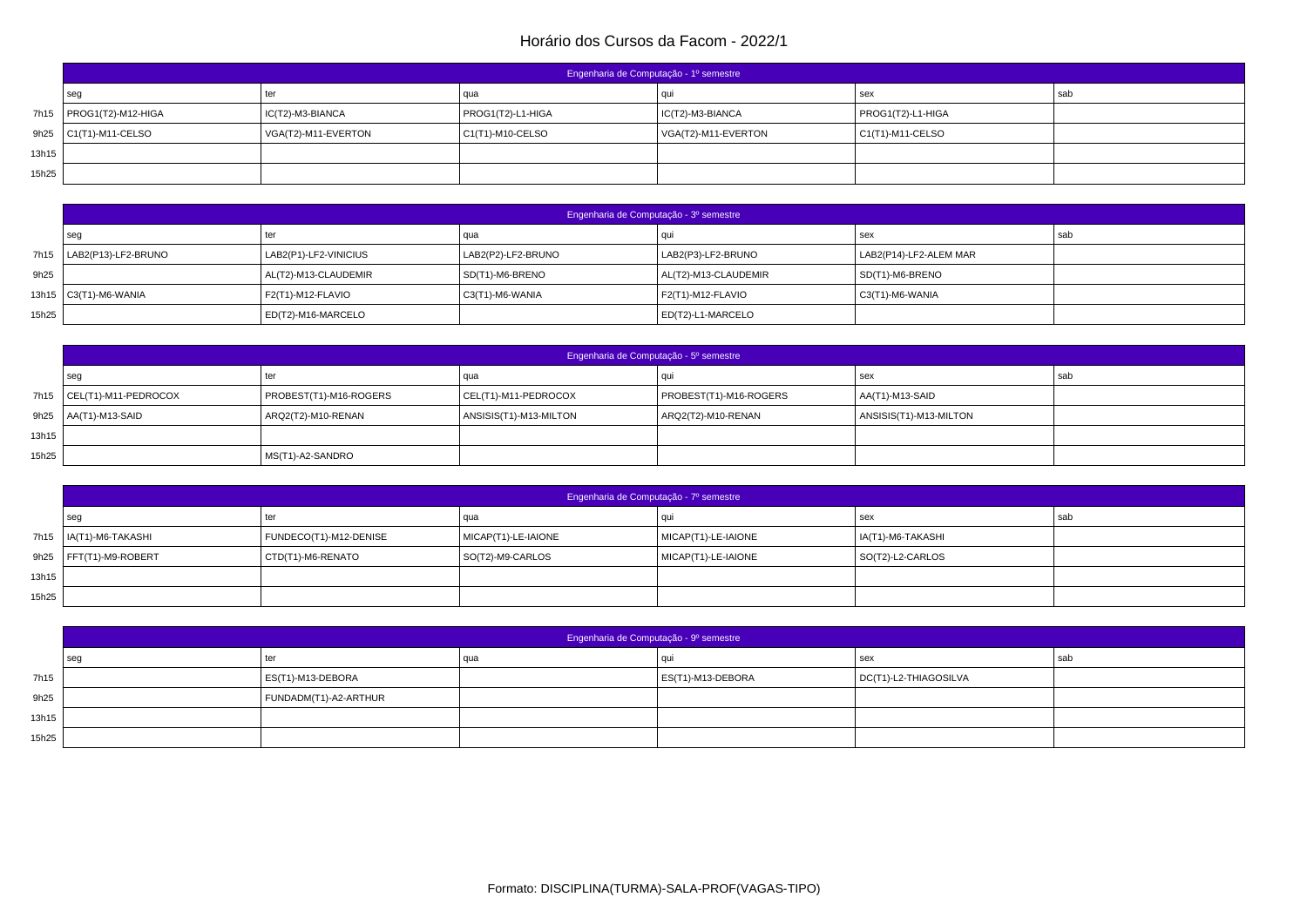|       | Engenharia de Computação – Quadro Geral - Regulares (OBR), Reofertas (REO) e Optativas (OPT)                                                                                                                                                     |                                                                                                                                                                                                                                                   |                                                                                                                                                                                                                                                     |                                                                                                                                                                                                               |                                                                                                                                                                                                                                                    |                                               |  |
|-------|--------------------------------------------------------------------------------------------------------------------------------------------------------------------------------------------------------------------------------------------------|---------------------------------------------------------------------------------------------------------------------------------------------------------------------------------------------------------------------------------------------------|-----------------------------------------------------------------------------------------------------------------------------------------------------------------------------------------------------------------------------------------------------|---------------------------------------------------------------------------------------------------------------------------------------------------------------------------------------------------------------|----------------------------------------------------------------------------------------------------------------------------------------------------------------------------------------------------------------------------------------------------|-----------------------------------------------|--|
|       | seg                                                                                                                                                                                                                                              | ter                                                                                                                                                                                                                                               | qua                                                                                                                                                                                                                                                 | qui                                                                                                                                                                                                           | sex                                                                                                                                                                                                                                                | sab                                           |  |
| 7h15  | PROG1(T2)-M12-HIGA(60-OBR)<br>LAB2(P13)-LF2-BRUNO(16-OBR)<br>CEL(T1)-M11-PEDROCOX(60-OBR)<br>IA(T1)-M6-TAKASHI(60-OBR)<br>ARQ1(T1)-M3-NAHRI(30-REO)<br>C1(T10)-M10-KARINA(10-REO)<br>ED(T1)-L1-MARCO(15-REO)<br>IA(T2)-M13-WESLEY(15-REO)        | IC(T2)-M3-BIANCA(65-OBR)<br>LAB2(P1)-LF2-VINICIUS(16-OBR)<br>PROBEST(T1)-M16-ROGERS(65-OBR)<br>FUNDECO(T1)-M12-DENISE(60-OBR)<br>ES(T1)-M13-DEBORA(60-OBR)<br>LFA(T1)-A2-EDNA(10-REO)<br>TC2(T1)-L3-PAULO(10-OPT)<br>VGA(T12)-M6-PROF37(40-REO)   | PROG1(T2)-L1-HIGA(60-OBR)<br>LAB2(P2)-LF2-BRUNO(16-OBR)<br>CEL(T1)-M11-PEDROCOX(60-OBR)<br>MICAP(T1)-LE-IAIONE(60-OBR)<br>AL(T3)-M16-RAFAELMONTEIRO(20-REO)<br>ARO1(T1)-M3-NAHRI(30-REO)<br>C1(T10)-M12-KARINA(10-REO)<br>IA(T2)-M13-WESLEY(15-REO) | IC(T2)-M3-BIANCA(65-OBR)<br>LAB2(P3)-LF2-BRUNO(16-OBR)<br>PROBEST(T1)-M16-ROGERS(65-OBR)<br>MICAP(T1)-LE-IAIONE(60-OBR)<br>ES(T1)-M13-DEBORA(60-OBR)<br>LFA(T1)-A2-EDNA(10-REO)<br>VGA(T12)-M6-PROF37(40-REO) | PROG1(T2)-L1-HIGA(60-OBR)<br>LAB2(P14)-LF2-ALEM MAR(16-OBR)<br>AA(T1)-M13-SAID(50-OBR)<br>IA(T1)-M6-TAKASHI(60-OBR)<br>DC(T1)-L2-THIAGOSILVA(50-OBR)<br>AL(T3)-M16-RAFAELMONTEIRO(20-REO)<br>C1(T10)-M10-KARINA(10-REO)                            | 8h às 10h: TES(T1)-M11-AWDREN(4-OPT)          |  |
| 9h25  | C1(T1)-M11-CELSO(60-OBR)<br>AA(T1)-M13-SAID(50-OBR)<br>FFT(T1)-M9-ROBERT(60-OBR)<br>ARO2(T1)-M3-NAHRI(30-REO)<br>BD(T1)-M16-CAFEO(30-REO)<br>PROG2(T1)-L2-ELOI(23-REO)                                                                           | VGA(T2)-M11-EVERTON(60-OBR)<br>AL(T2)-M13-CLAUDEMIR(60-OBR)<br>ARQ2(T2)-M10-RENAN(30-OBR)<br>CTD(T1)-M6-RENATO(60-OBR)<br>FUNDADM(T1)-A2-ARTHUR(60-OBR)<br>LPOO(T1)-M3-SAMUEL(20-REO)<br>SISDIST(T1)-M16-HANA(5-OPT)<br>SO(T1)-L2-RONALDO(10-REO) | C1(T1)-M10-CELSO(60-OBR)<br>SD(T1)-M6-BRENO(65-OBR)<br>ANSISIS(T1)-M13-MILTON(60-OBR)<br>SO(T2)-M9-CARLOS(40-OBR)<br>ARO2(T1)-M3-NAHRI(30-REO)<br>BD(T1)-M16-CAFEO(30-REO)<br>PROG2(T1)-M12-ELOI(23-REO)                                            | VGA(T2)-M11-EVERTON(60-OBR)<br>AL(T2)-M13-CLAUDEMIR(60-OBR)<br>ARQ2(T2)-M10-RENAN(30-OBR)<br>MICAP(T1)-LE-IAIONE(60-OBR)<br>ED(T1)-M3-MARCO(15-REO)<br>SO(T1)-M16-RONALDO(10-REO)<br>TC2(T1)-L3-PAULO(10-OPT) | C1(T1)-M11-CELSO(60-OBR)<br>SD(T1)-M6-BRENO(65-OBR)<br>ANSISIS(T1)-M13-MILTON(60-OBR)<br>SO(T2)-L2-CARLOS(40-OBR)<br>LPOO(T1)-L1-SAMUEL(20-REO)<br>PROG2(T1)-M12-ELOI(23-REO)<br>SISDIST(T1)-M16-HANA(5-OPT)                                       | 10h10 às 12h10: TES(T1)-M11-<br>AWDREN(4-OPT) |  |
| 13h15 | C3(T1)-M6-WANIA(80-OBR)<br>C1(T8)-M11-APARECIDA(40-REO)<br>C2(T4)-M16-PROF26(50-REO)<br>CONSERV(T1)-M10-VICTOR(60-REO)<br>EOD(T1)-A2-WANIA(70-REO)<br>IHC(T2)-M9-HERCULES(1-OPT)<br>PROGDMOV(T1)-L1-ANAKARINA(5-OPT)<br>SD(T2)-M12-BRENO(30-REO) | F2(T1)-M12-FLAVIO(60-OBR)<br>FTC(T2)-M11-VAGNER(20-REO)<br>LFA(T2)-M3-MARCELO(60-REO)                                                                                                                                                             | C3(T1)-M6-WANIA(80-OBR)<br>C1(T8)-M11-APARECIDA(40-REO)<br>C2(T4)-M16-PROF26(50-REO)<br>CONSERV(T1)-M10-VICTOR(60-REO)<br>EOD(T1)-A2-WANIA(70-REO)<br>GP(T1)-M13-FRANCISCO(5-OPT)                                                                   | F2(T1)-M12-FLAVIO(60-OBR)<br>FTC(T2)-M11-VAGNER(20-REO)<br>LFA(T2)-M3-MARCELO(60-REO)                                                                                                                         | C3(T1)-M6-WANIA(80-OBR)<br>C1(T8)-M9-APARECIDA(40-REO)<br>C2(T4)-M16-PROF26(50-REO)<br>CONSERV(T1)-M11-VICTOR(60-REO)<br>GP(T1)-M13-FRANCISCO(5-OPT)<br>IHC(T2)-L2-HERCULES(1-OPT)<br>PROGDMOV(T1)-L1-ANAKARINA(5-OPT)<br>SD(T2)-M12-BRENO(30-REO) | ESTAGIO(T2)-M13-LUCIANO(30-OBR)               |  |
|       | BD(T2)-M6-CAFEO(15-REO)<br>CE(T1)-M10-VICTOR(32-REO)<br>ED(T3)-M16-ELOI(5-REO)<br>15h25   GRAFOS(T1)-M11-SAID(15-REO)<br>LPOO(T5)-M12-BRENO(10-REO)<br>MN(T3)-M3-LEANDROBEZERRA(30-REO)<br>MN(T7)-M13-ROGERS(40-REO)                             | ED(T2)-M16-MARCELO(60-OBR)<br>MS(T1)-A2-SANDRO(70-OBR)<br>APSOO(T1)-M3-ISTELA(10-REO)<br>COMP(T1)-M13-BIANCA(25-REO)<br>FTC(T1)-M12-VAGNER(20-REO)<br>IMPLEX(T1)-M6-MONGELLI(5-OPT)                                                               | AA(T2)-M16-FABIO(40-REO)<br>BD(T2)-M6-CAFEO(15-REO)<br>CE(T1)-M10-VICTOR(32-REO)<br>ED(T3)-L1-ELOI(5-REO)<br>MN(T3)-M3-LEANDROBEZERRA(30-REO)<br>MN(T7)-M13-ROGERS(40-REO)                                                                          | ED(T2)-L1-MARCELO(60-OBR)<br>AA(T2)-M16-FABIO(40-REO)<br>COMP(T1)-M13-BIANCA(25-REO)<br>FTC(T1)-M12-VAGNER(20-REO)<br>IMPLEX(T1)-M6-MONGELLI(5-OPT)                                                           | COMPSOC(T1)-M13-SUBST5(20-OBR)<br>APSOO(T1)-L1-ISTELA(10-REO)<br>CE(T1)-LE-VICTOR(32-REO)<br>GRAFOS(T1)-M11-SAID(15-REO)<br>LPOO(T5)-L2-BRENO(10-REO)                                                                                              |                                               |  |
|       |                                                                                                                                                                                                                                                  |                                                                                                                                                                                                                                                   |                                                                                                                                                                                                                                                     |                                                                                                                                                                                                               |                                                                                                                                                                                                                                                    |                                               |  |
| 18h30 | ES(T3)-M11-HERCULES(10-REO)<br>IA(T3)-M16-TAKASHI(5-REO)<br>LPOO(T2)-L1-LUCAS(15-REO)<br>PROG1(T6)-L2-CACERES(13-REO)<br>PROGDMOV(T2)-L3-ANAKARINA(2-OPT)                                                                                        | APSOO(T2)-L1-LUCIANO(5-REO)<br>EMPR(T1)-M3-RENATO(5-OPT)<br>PROG1(T5)-L3-GLAUDER(8-REO)                                                                                                                                                           | IA(T3)-M16-TAKASHI(5-REO)<br>PROG1(T6)-L2-CACERES(13-REO)<br>PROGWEB(T2)-L1-HERCULES(5-OPT)                                                                                                                                                         | APSOO(T3)-M12-LUCIANO(5-REO)<br>CO(T1)-A2-PROF1(5-OPT)<br>COMPDIST(T1)-L2-ROBERTO(5-OPT)<br>ED(T4)-L3-DIEGO(1-REO)<br>LPOO(T2)-M13-LUCAS(15-REO)                                                              | LPOO(T3)-M16-SAMUEL(5-REO)<br>PROG1(T5)-L3-GLAUDER(8-REO)<br>PROGWEB(T1)-L1-HUDSON(10-OPT)<br>PROGWEB(T2)-M6-HERCULES(5-OPT)<br>TOPRCI(T1)-M9-RENATO(8-OPT)<br>TCV(T1)-L2-MARCO(7-OPT)                                                             |                                               |  |
| 20h40 | C1(T11)-M13-PROF25(20-REO)<br>IHC(T1)-L3-HERCULES(1-OPT)<br>LPOO(T4)-L2-LUCAS(2-REO)<br>PROBEST(T2)-M6-ROGERS(5-REO)<br>PROG2(T2)-M9-GRAZIELA(15-REO)                                                                                            | APSOO(T3)-L3-LUCIANO(5-REO)<br>GP(T2)-M16-FRANCISCO(9-OPT)<br>PROGWEB(T1)-M3-HUDSON(10-OPT)<br>SIAD(T1)-M9-BRUNO(1-OPT)<br>TOPRCI(T1)-L2-RENATO(8-OPT)                                                                                            | C1(T11)-M13-PROF25(20-REO)<br>ES(T3)-M11-HERCULES(10-REO)<br>GP(T2)-M16-FRANCISCO(9-OPT)<br>PROBEST(T2)-M6-ROGERS(5-REO)<br>PROG2(T2)-L2-GRAZIELA(15-REO)                                                                                           | APSOO(T2)-M6-LUCIANO(5-REO)<br>CO(T1)-A2-MARLY(5-OPT)<br>COMPSOC(T2)-M3-ROBERTO(25-REO)<br>LPOO(T4)-M9-LUCAS(2-REO)<br>PROGDMOV(T2)-L3-ANAKARINA(2-OPT)<br>SIAD(T1)-L2-BRUNO(1-OPT)                           | C1(T11)-M13-PROF25(20-REO)<br>COMPDIST(T1)-M10-ROBERTO(5-OPT)<br>IHC(T1)-M11-HERCULES(1-OPT)<br>LPOO(T3)-L1-SAMUEL(5-REO)<br>PROG1(T5)-M3-GLAUDER(8-REO)<br>PROG2(T2)-M9-GRAZIELA(15-REO)                                                          |                                               |  |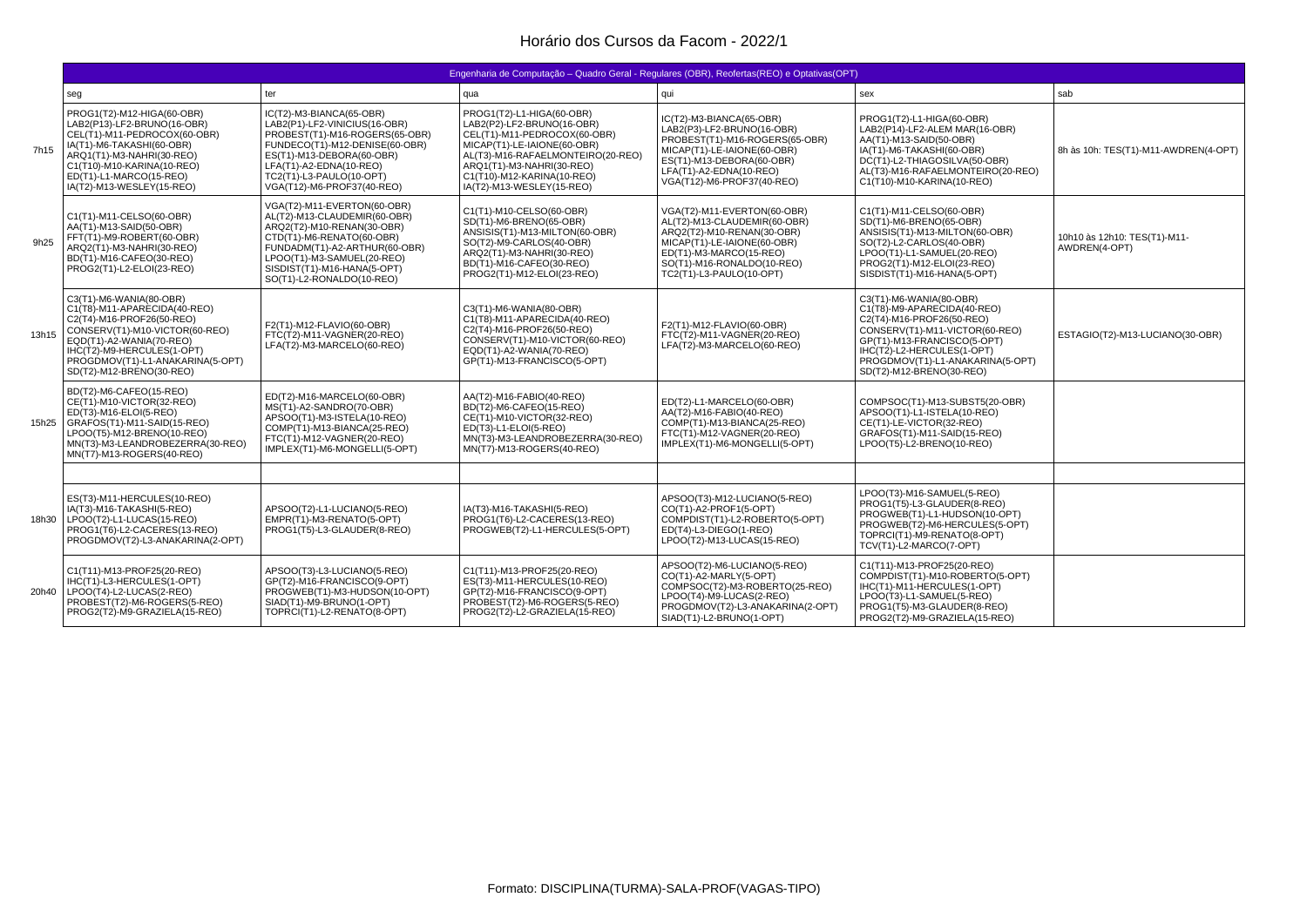|       | Engenharia de Software - 1º semestre |                      |                      |                      |                      |     |  |
|-------|--------------------------------------|----------------------|----------------------|----------------------|----------------------|-----|--|
|       | l seg                                | ter                  | qua                  | au                   | sex                  | sab |  |
|       | 13h15   FMC(T1)-M13-GRAZIELA         | IC(T3)-M6-JANE       | EST(T1)-M3-CASSIO    | IC(T3)-M6-JANE       | EST(T1)-M3-CASSIO    |     |  |
|       | 15h25   PROG1(T3)-L1-LUCIANA         | PROG1(T3)-L1-LUCIANA | INTADM(T5)-A2-CAMILA | PROG1(T3)-A2-LUCIANA | INTADM(T5)-A2-CAMILA |     |  |
|       |                                      |                      |                      |                      |                      |     |  |
| 18h30 |                                      |                      |                      |                      |                      |     |  |
| 20h40 |                                      |                      |                      |                      |                      |     |  |

|       | Engenharia de Software - 3º semestre |                            |                      |                            |                      |     |  |  |
|-------|--------------------------------------|----------------------------|----------------------|----------------------------|----------------------|-----|--|--|
|       | seg                                  | ter                        | qua                  |                            | l sex                | sab |  |  |
|       | 13h15   ER(T1)-M3-JUCELE             | $\vert$ OC(T1)-M16-RICARDO | GP(T1)-M13-FRANCISCO | $\vert$ OC(T1)-M16-RICARDO | GP(T1)-M13-FRANCISCO |     |  |  |
|       | 15h25   ED(T3)-M16-ELOI              | APSOO(T1)-M3-ISTELA        | ED(T3)-L1-ELOI       | ER(T1)-M3-JUCELE           | APSOO(T1)-L1-ISTELA  |     |  |  |
|       |                                      |                            |                      |                            |                      |     |  |  |
| 18h30 |                                      |                            |                      |                            |                      |     |  |  |
| 20h40 |                                      |                            |                      |                            |                      |     |  |  |

|       | Engenharia de Software - 5º semestre |                         |                    |                         |                           |     |  |  |
|-------|--------------------------------------|-------------------------|--------------------|-------------------------|---------------------------|-----|--|--|
|       | seg                                  | ter                     | qua                |                         | l sex                     | sab |  |  |
|       | 13h15   PROGDMOV(T1)-L1-ANAKARINA    | FUNDRED(T1)-M13-RONALDO | GS(T1)-L1-AWDREN   | FUNDRED(T1)-M13-RONALDO | PROGDMOV(T1)-L1-ANAKARINA |     |  |  |
|       | 15h25   VVT(T1)-L2-RODRIGO           | IMPLEX(T1)-M6-MONGELLI  | VVT(T1)-M9-RODRIGO | IMPLEX(T1)-M6-MONGELLI  | MEDSOFT(T1)-M16-FRANCISCO |     |  |  |
|       |                                      |                         |                    |                         |                           |     |  |  |
| 18h30 |                                      |                         |                    |                         |                           |     |  |  |
| 20h40 |                                      |                         |                    |                         |                           |     |  |  |

| Engenharia de Software - 7º semestre |                    |                    |               |                        |     |  |  |
|--------------------------------------|--------------------|--------------------|---------------|------------------------|-----|--|--|
| seg                                  | ter                | qua                |               | l sex                  | sab |  |  |
| 13h15   PDS1(T3)-FS                  | PDS1(T3)-FS-ISTELA | PDS1(T3)-FS        | $PDS1(T3)-FS$ |                        |     |  |  |
| 15h25   PDS1(T3)-FS                  | PDS1(T3)-FS        | PDS1(T3)-FS        | $PDS1(T3)-FS$ | COMPSOC(T1)-M13-SUBST5 |     |  |  |
|                                      |                    |                    |               |                        |     |  |  |
| 18h30   PDS1(T1)-FS                  | $PDS1(T1)-FS$      | PDS1(T1)-FS-AWDREN | $PDS1(T1)-FS$ |                        |     |  |  |
| 20h40   PDS1(T1)-FS                  | $PDS1(T1)-FS$      | PDS1(T1)-FS        | $PDS1(T1)-FS$ |                        |     |  |  |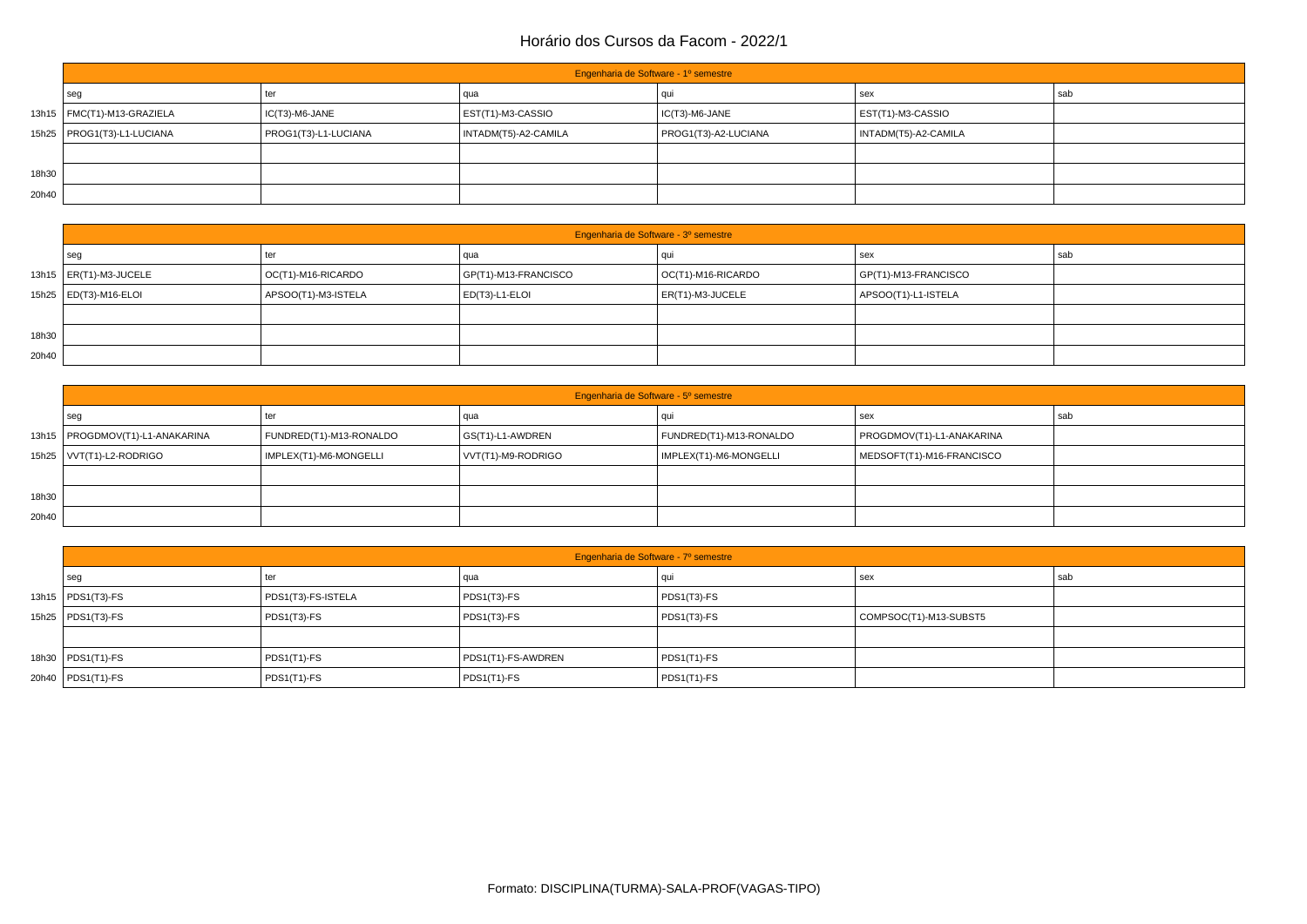|       | Engenharia de Software – Quadro Geral - Regulares (OBR), Reofertas (REO) e Optativas (OPT)                                                                                                                                                                                                       |                                                                                                                                                                                                                               |                                                                                                                                                                                                           |                                                                                                                                                                                                                                                                                     |                                                                                                                                                                                                                                                    |                                               |  |  |
|-------|--------------------------------------------------------------------------------------------------------------------------------------------------------------------------------------------------------------------------------------------------------------------------------------------------|-------------------------------------------------------------------------------------------------------------------------------------------------------------------------------------------------------------------------------|-----------------------------------------------------------------------------------------------------------------------------------------------------------------------------------------------------------|-------------------------------------------------------------------------------------------------------------------------------------------------------------------------------------------------------------------------------------------------------------------------------------|----------------------------------------------------------------------------------------------------------------------------------------------------------------------------------------------------------------------------------------------------|-----------------------------------------------|--|--|
|       | seg                                                                                                                                                                                                                                                                                              | ter                                                                                                                                                                                                                           | qua                                                                                                                                                                                                       | qui                                                                                                                                                                                                                                                                                 | sex                                                                                                                                                                                                                                                | sab                                           |  |  |
| 7h15  | ED(T1)-L1-MARCO(5-REO)<br>IA(T1)-M6-TAKASHI(5-REO)<br>IA(T2)-M13-WESLEY(5-REO)                                                                                                                                                                                                                   | TC2(T1)-L3-PAULO(10-OPT)                                                                                                                                                                                                      | IA(T2)-M13-WESLEY(5-REO)                                                                                                                                                                                  |                                                                                                                                                                                                                                                                                     | IA(T1)-M6-TAKASHI(5-REO)                                                                                                                                                                                                                           | 8h às 10h: TES(T1)-M11-AWDREN(4-OPT)          |  |  |
| 9h25  | PROG2(T1)-L2-ELOI(5-REO)                                                                                                                                                                                                                                                                         | CTD(T1)-M6-RENATO(5-OPT)                                                                                                                                                                                                      | PROG2(T1)-M12-ELOI(5-REO)                                                                                                                                                                                 | ED(T1)-M3-MARCO(5-REO)<br>TC2(T1)-L3-PAULO(10-OPT)                                                                                                                                                                                                                                  | PROG2(T1)-M12-ELOI(5-REO)                                                                                                                                                                                                                          | 10h10 às 12h10: TES(T1)-M11-<br>AWDREN(4-OPT) |  |  |
|       | FMC(T1)-M13-GRAZIELA(70-OBR)<br>ER(T1)-M3-JUCELE(80-OBR)<br>PROGDMOV(T1)-L1-ANAKARINA(66-OBR)<br>13h15   PDS1(T3)-FS(5-OBR)<br>IHC(T2)-M9-HERCULES(46-REO)<br>PDS1(T4)-FS-ISTELA(5-REO)                                                                                                          | $IC(T3)$ -M6-JANE $(70$ -OBR)<br>OC(T1)-M16-RICARDO(75-OBR)<br>FUNDRED(T1)-M13-RONALDO(75-OBR)<br>PDS1(T3)-FS-ISTELA(5-OBR)<br>PDS1(T4)-FS(5-REO)                                                                             | EST(T1)-M3-CASSIO(70-OBR)<br>GP(T1)-M13-FRANCISCO(70-OBR)<br>GS(T1)-L1-AWDREN(70-OBR)<br>PDS1(T3)-FS(5-OBR)<br>PDS1(T4)-FS(5-REO)                                                                         | IC(T3)-M6-JANE(70-OBR)<br>OC(T1)-M16-RICARDO(75-OBR)<br>FUNDRED(T1)-M13-RONALDO(75-OBR)<br>PDS1(T3)-FS(5-OBR)<br>PDS1(T4)-FS(5-REO)                                                                                                                                                 | EST(T1)-M3-CASSIO(70-OBR)<br>GP(T1)-M13-FRANCISCO(70-OBR)<br>PROGDMOV(T1)-L1-ANAKARINA(66-OBR)<br>IHC(T2)-L2-HERCULES(46-REO)                                                                                                                      | ESTAGIO(T3)-M6-JUCELE(45-OBR)                 |  |  |
|       | PROG1(T3)-L1-LUCIANA(70-OBR)<br>ED(T3)-M16-ELOI(60-OBR)<br>VVT(T1)-L2-RODRIGO(50-OBR)<br>15h25   PDS1(T3)-FS(5-OBR)<br>BD(T2)-M6-CAFEO(50-REO)<br>LPOO(T5)-M12-BRENO(10-REO)<br>PDS1(T4)-FS(5-REO)                                                                                               | PROG1(T3)-L1-LUCIANA(70-OBR)<br>APSOO(T1)-M3-ISTELA(70-OBR)<br>IMPLEX(T1)-M6-MONGELLI(70-OBR)<br>PDS1(T3)-FS(5-OBR)<br>ED(T2)-M16-MARCELO(10-REO)<br>PDS1(T4)-FS(5-REO)                                                       | INTADM(T5)-A2-CAMILA(70-OBR)<br>ED(T3)-L1-ELOI(60-OBR)<br>VVT(T1)-M9-RODRIGO(50-OBR)<br>PDS1(T3)-FS(5-OBR)<br>BD(T2)-M6-CAFEO(50-REO)<br>PDS1(T4)-FS(5-REO)                                               | PROG1(T3)-A2-LUCIANA(70-OBR)<br>ER(T1)-M3-JUCELE(80-OBR)<br>IMPLEX(T1)-M6-MONGELLI(70-OBR)<br>PDS1(T3)-FS(5-OBR)<br>ED(T2)-L1-MARCELO(10-REO)<br>PDS1(T4)-FS(5-REO)                                                                                                                 | INTADM(T5)-A2-CAMILA(70-OBR)<br>APSOO(T1)-L1-ISTELA(70-OBR)<br>MEDSOFT(T1)-M16-FRANCISCO(60-OBR)<br>COMPSOC(T1)-M13-SUBST5(40-OBR)<br>LPOO(T5)-L2-BRENO(10-REO)                                                                                    |                                               |  |  |
|       |                                                                                                                                                                                                                                                                                                  |                                                                                                                                                                                                                               |                                                                                                                                                                                                           |                                                                                                                                                                                                                                                                                     |                                                                                                                                                                                                                                                    |                                               |  |  |
| 18h30 | PDS1(T1)-FS(5-OBR)<br>ES(T3)-M11-HERCULES(10-REO)<br>FMC(T3)-M6-VAGNER(28-REO)<br>IA(T3)-M16-TAKASHI(15-REO)<br>LPOO(T2)-L1-LUCAS(35-REO)<br>OC(T2)-M3-RENAN(5-REO)<br>OC(T3)-M13-BRENO(40-REO)<br>PDS1(T2)-FS-RODRIGO(5-REO)<br>PROG1(T6)-L2-CACERES(5-REO)<br>PROGDMOV(T2)-L3-ANAKARINA(7-REO) | PDS1(T1)-FS(5-OBR)<br>APSOO(T2)-L1-LUCIANO(15-REO)<br>BD(T3)-M16-MARCIO(20-REO)<br>EMPR(T1)-M3-RENATO(27-REO)<br>GTI(T1)-M13-SUBST5(2-OPT)<br>PDS1(T2)-FS(5-REO)<br>PROG1(T5)-L3-GLAUDER(9-REO)<br>PROG2(T3)-L2-DIEGO(10-REO) | PDS1(T1)-FS-AWDREN(5-OBR)<br>IA(T3)-M16-TAKASHI(15-REO)<br>ISO(T1)-M3-ROBERTO(40-REO)<br>OC(T3)-M13-BRENO(40-REO)<br>PDS1(T2)-FS(5-REO)<br>PROG1(T6)-L2-CACERES(5-REO)<br>PROGWEB(T2)-L1-HERCULES(50-REO) | PDS1(T1)-FS(5-OBR)<br>APSOO(T3)-M12-LUCIANO(12-REO)<br>CO(T1)-A2-MARLY(5-OPT)<br>COMPDIST(T1)-L2-ROBERTO(25-REO)<br>ED(T4)-L3-DIEGO(1-REO)<br>LBD(T1)-L1-MARCIO(32-REO)<br>LPOO(T2)-M13-LUCAS(35-REO)<br>MPN(T2)-M10-JUCELE(15-REO)<br>OC(T2)-M3-RENAN(5-REO)<br>PDS1(T2)-FS(5-REO) | GTI(T1)-M13-SUBST5(2-OPT)<br>ISO(T1)-M3-ROBERTO(40-REO)<br>LPOO(T3)-M16-SAMUEL(5-REO)<br>PROG1(T5)-L3-GLAUDER(9-REO)<br>PROGWEB(T1)-L1-HUDSON(15-REO)<br>PROGWEB(T2)-M6-HERCULES(50-REO)<br>TOPRCI(T1)-M9-RENATO(8-OPT)<br>TCV(T1)-L2-MARCO(7-OPT) |                                               |  |  |
| 20h40 | PDS1(T1)-FS(5-OBR)<br>EST(T2)-A2-VALDEMIRO(45-REO)<br>FUNDRED(T2)-M3-SUBST5(20-REO)<br>IHC(T1)-L3-HERCULES(5-REO)<br>LPOO(T4)-L2-LUCAS(5-REO)<br>PDS1(T2)-FS(5-REO)<br>PROG2(T2)-M9-GRAZIELA(15-REO)<br>TDSOFT(T1)-M10-HUDSON(10-REO)                                                            | PDS1(T1)-FS(5-OBR)<br>APSOO(T3)-L3-LUCIANO(12-REO)<br>GP(T2)-M16-FRANCISCO(23-REO)<br>LBD(T1)-L1-MARCIO(32-REO)<br>PDS1(T2)-FS(5-REO)<br>PROGWEB(T1)-M3-HUDSON(15-REO)<br>SIAD(T1)-M9-BRUNO(1-OPT)                            | PDS1(T1)-FS(5-OBR)<br>ES(T3)-M11-HERCULES(10-REO)<br>EST(T2)-A2-VALDEMIRO(45-REO)<br>FUNDRED(T2)-M3-SUBST5(20-REO)<br>GP(T2)-M16-FRANCISCO(23-REO)<br>PDS1(T2)-FS(5-REO)<br>PROG2(T2)-L2-GRAZIELA(15-REO) | PDS1(T1)-FS(5-OBR)<br>APSOO(T2)-M6-LUCIANO(15-REO)<br>BD(T3)-M16-MARCIO(20-REO)<br>CO(T1)-A2-MARLY(5-OPT)<br>COMPSOC(T2)-M3-ROBERTO(20-REO)<br>LPOO(T4)-M9-LUCAS(5-REO)<br>PDS1(T2)-FS(5-REO)<br>PROGDMOV(T2)-L3-ANAKARINA(7-REO)<br>SIAD(T1)-L2-BRUNO(1-OPT)                       | COMPDIST(T1)-M10-ROBERTO(25-REO)<br>IHC(T1)-M11-HERCULES(5-REO)<br>LPOO(T3)-L1-SAMUEL(5-REO)<br>MPN(T2)-L2-JUCELE(15-REO)<br>PROG1(T5)-M3-GLAUDER(9-REO)<br>PROG2(T2)-M9-GRAZIELA(15-REO)<br>TDSOFT(T1)-L3-HUDSON(10-REO)                          |                                               |  |  |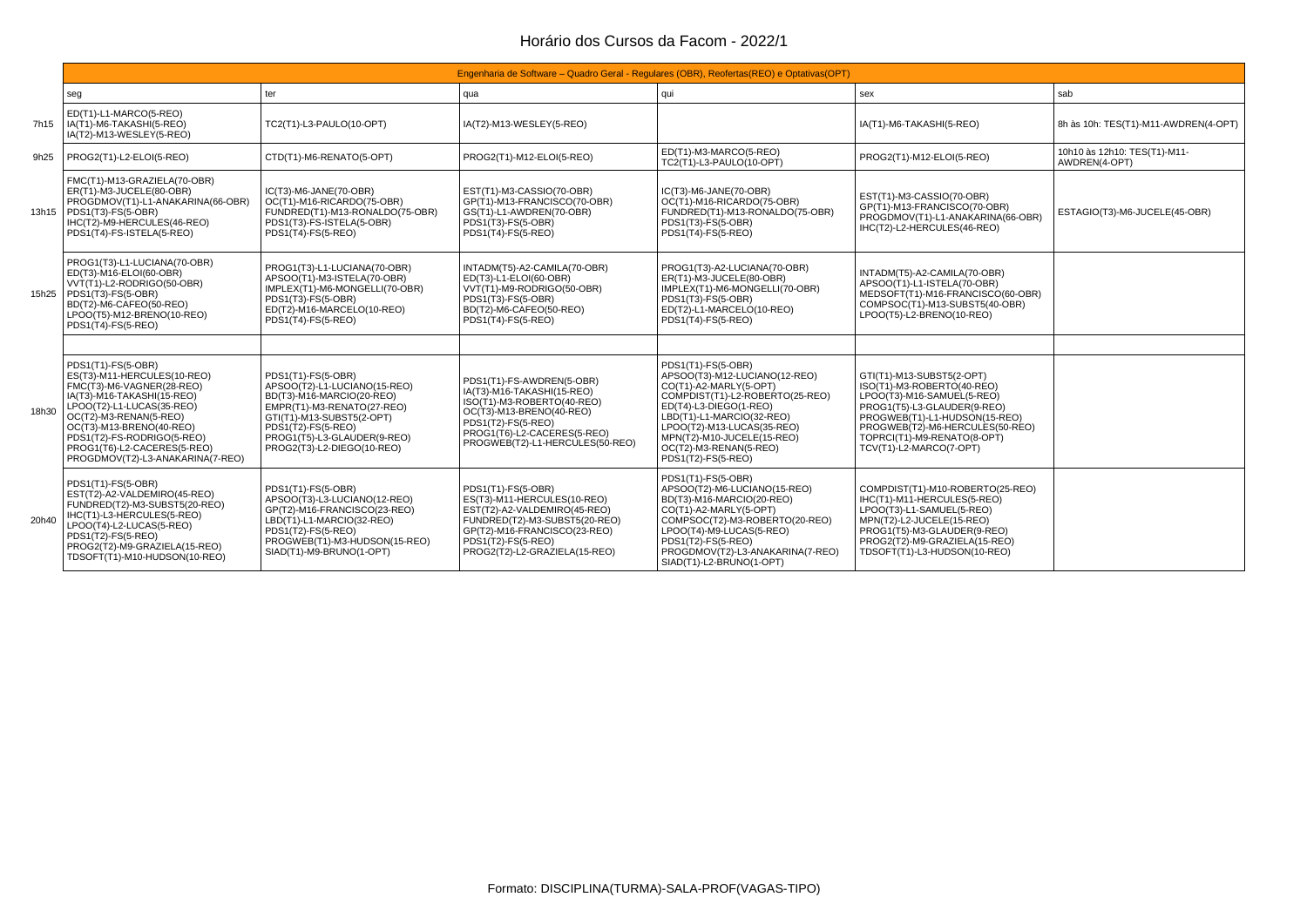| Sistemas de Informação - 1º semestre |                   |                     |                   |                     |     |  |  |
|--------------------------------------|-------------------|---------------------|-------------------|---------------------|-----|--|--|
| seg                                  | ter               | qua                 | ' aui             | sex                 | sab |  |  |
|                                      |                   |                     |                   |                     |     |  |  |
|                                      |                   |                     |                   |                     |     |  |  |
| 18h30   MPN(T1)-A2-JUCELE            | FMC(T2)-A2-VAGNER | PROG1(T4)-A2-IRINEU | IC(T4)-M6-CARLOS  | INTADM(T6)-A2-MARLY |     |  |  |
| 20h40   PROG1(T4)-L1-IRINEU          | IC(T4)-M6-CARLOS  | PROG1(T4)-L1-IRINEU | MPN(T1)-L1-JUCELE | INTADM(T6)-A2-MARLY |     |  |  |

| Sistemas de Informação - 3º semestre |                     |                       |                  |                     |     |  |  |
|--------------------------------------|---------------------|-----------------------|------------------|---------------------|-----|--|--|
| seg                                  |                     | qua                   | <b>CILI</b>      | sex                 | sab |  |  |
|                                      |                     |                       |                  |                     |     |  |  |
|                                      |                     |                       |                  |                     |     |  |  |
| 18h30   OC(T2)-M3-RENAN              | ES(T2)-M6-FRANCISCO | ES(T2)-M6-FRANCISCO   | OC(T2)-M3-RENAN  | LPOO(T3)-M16-SAMUEL |     |  |  |
| 20h40   PROBEST(T2)-M6-ROGERS        | $PE(T1)-M13-ERICK$  | PROBEST(T2)-M6-ROGERS | PE(T1)-M13-ERICK | LPOO(T3)-L1-SAMUEL  |     |  |  |

| Sistemas de Informação - 5º semestre |                       |                       |                      |                       |     |  |  |
|--------------------------------------|-----------------------|-----------------------|----------------------|-----------------------|-----|--|--|
| seg                                  | ter                   | qua                   |                      | sex                   | sab |  |  |
|                                      |                       |                       |                      |                       |     |  |  |
|                                      |                       |                       |                      |                       |     |  |  |
| 18h30   IA(T3)-M16-TAKASHI           | APSOO(T2)-L1-LUCIANO  | IA(T3)-M16-TAKASHI    |                      | PROGWEB(T1)-L1-HUDSON |     |  |  |
| 20h40   FUNDRED(T2)-M3-SUBST5        | PROGWEB(T1)-M3-HUDSON | FUNDRED(T2)-M3-SUBST5 | APSOO(T2)-M6-LUCIANO |                       |     |  |  |

|       | Sistemas de Informação - 7º semestre |                            |     |                   |                    |     |  |  |
|-------|--------------------------------------|----------------------------|-----|-------------------|--------------------|-----|--|--|
|       | sec                                  | ter                        | qua |                   | sex                | sab |  |  |
|       |                                      |                            |     |                   |                    |     |  |  |
|       |                                      |                            |     |                   |                    |     |  |  |
| 18h30 |                                      | $\vert$ GTI(T1)-M13-SUBST5 |     |                   | GTI(T1)-M13-SUBST5 |     |  |  |
| 20h40 |                                      | SIAD(T1)-M9-BRUNO          |     | SIAD(T1)-L2-BRUNO |                    |     |  |  |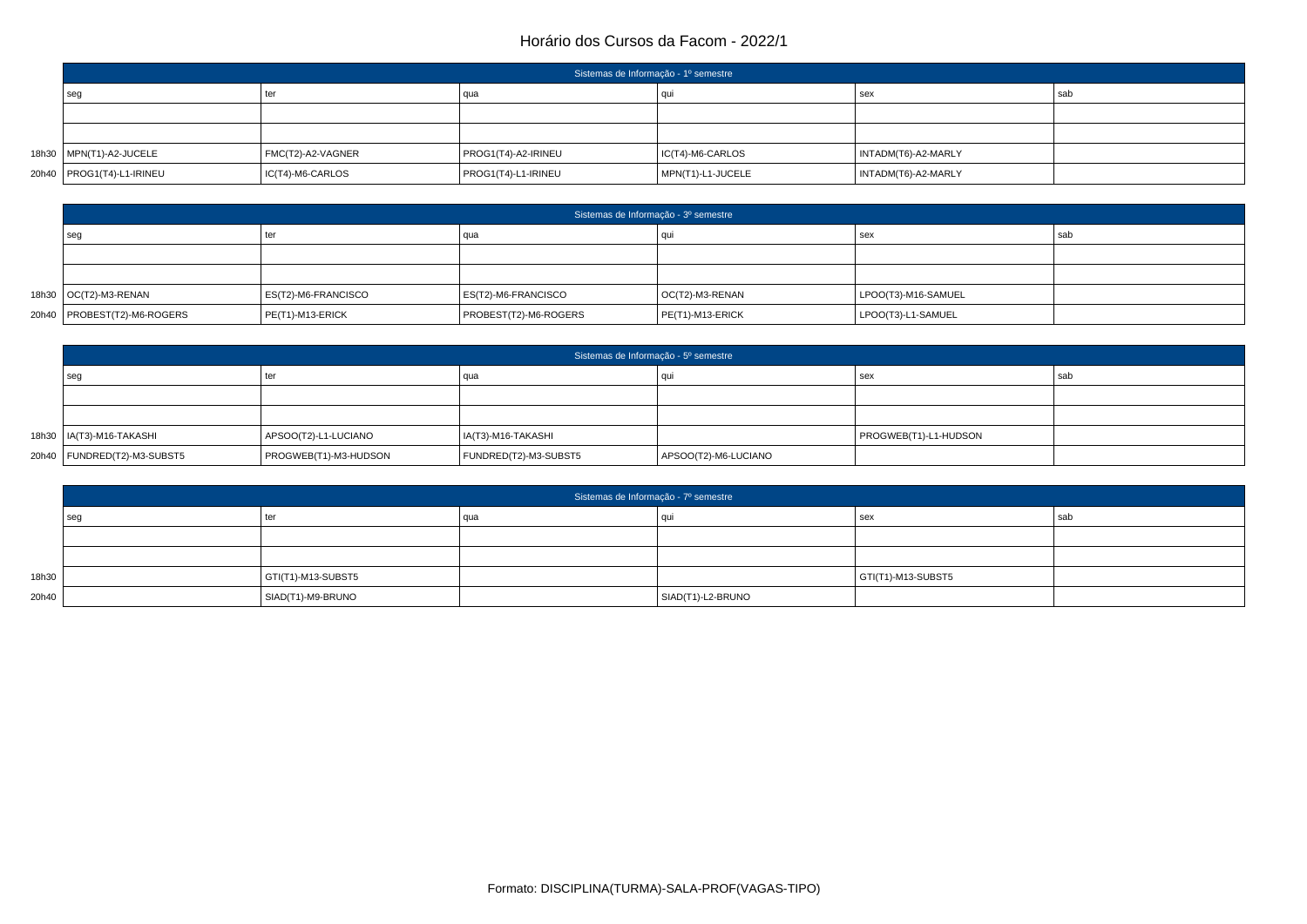|       | Sistemas de Informação – Quadro Geral - Regulares (OBR), Reofertas (REO) e Optativas (OPT)                                                                                                                                                                                          |                                                                                                                                                                                                                                                 |                                                                                                                                                                                                                             |                                                                                                                                                                                                                                                                               |                                                                                                                                                                                                                                                                                           |                                               |  |  |
|-------|-------------------------------------------------------------------------------------------------------------------------------------------------------------------------------------------------------------------------------------------------------------------------------------|-------------------------------------------------------------------------------------------------------------------------------------------------------------------------------------------------------------------------------------------------|-----------------------------------------------------------------------------------------------------------------------------------------------------------------------------------------------------------------------------|-------------------------------------------------------------------------------------------------------------------------------------------------------------------------------------------------------------------------------------------------------------------------------|-------------------------------------------------------------------------------------------------------------------------------------------------------------------------------------------------------------------------------------------------------------------------------------------|-----------------------------------------------|--|--|
|       | seg                                                                                                                                                                                                                                                                                 | ter                                                                                                                                                                                                                                             | qua                                                                                                                                                                                                                         | qui                                                                                                                                                                                                                                                                           | sex                                                                                                                                                                                                                                                                                       | sab                                           |  |  |
| 7h15  | C1(T10)-M10-KARINA(10-REO)                                                                                                                                                                                                                                                          | ES(T1)-M13-DEBORA(5-REO)<br>PROBEST(T1)-M16-ROGERS(5-REO)<br>TC2(T1)-L3-PAULO(5-OPT)                                                                                                                                                            | C1(T10)-M12-KARINA(10-REO)                                                                                                                                                                                                  | ES(T1)-M13-DEBORA(5-REO)<br>PROBEST(T1)-M16-ROGERS(5-REO)                                                                                                                                                                                                                     | C1(T10)-M10-KARINA(10-REO)                                                                                                                                                                                                                                                                | 8h às 10h: TES(T1)-M11-AWDREN(4-OPT)          |  |  |
| 9h25  |                                                                                                                                                                                                                                                                                     | CTD(T1)-M6-RENATO(5-OPT)<br>SISDIST(T1)-M16-HANA(5-OPT)                                                                                                                                                                                         |                                                                                                                                                                                                                             | TC2(T1)-L3-PAULO(10-OPT)                                                                                                                                                                                                                                                      | SISDIST(T1)-M16-HANA(5-OPT)                                                                                                                                                                                                                                                               | 10h10 às 12h10: TES(T1)-M11-<br>AWDREN(4-OPT) |  |  |
|       | C1(T8)-M11-APARECIDA(10-REO)<br>13h15   IHC(T2)-M9-HERCULES(1-REO)<br>PROGDMOV(T1)-L1-ANAKARINA(1-OPT)                                                                                                                                                                              | FUNDRED(T1)-M13-RONALDO(5-REO)                                                                                                                                                                                                                  | C1(T8)-M11-APARECIDA(10-REO)<br>GP(T1)-M13-FRANCISCO(3-REO)<br>GS(T1)-L1-AWDREN(5-OPT)                                                                                                                                      | FUNDRED(T1)-M13-RONALDO(5-REO)                                                                                                                                                                                                                                                | C1(T8)-M9-APARECIDA(10-REO)<br>GP(T1)-M13-FRANCISCO(3-REO)<br>IHC(T2)-L2-HERCULES(1-REO)<br>PROGDMOV(T1)-L1-ANAKARINA(1-OPT)                                                                                                                                                              |                                               |  |  |
| 15h25 | BD(T2)-M6-CAFEO(5-REO)<br>ED(T3)-M16-ELOI(5-REO)<br>GRAFOS(T1)-M11-SAID(5-OPT)<br>LPOO(T5)-M12-BRENO(5-REO)                                                                                                                                                                         | IMPLEX(T1)-M6-MONGELLI(5-OPT)                                                                                                                                                                                                                   | BD(T2)-M6-CAFEO(5-REO)<br>ED(T3)-L1-ELOI(5-REO)                                                                                                                                                                             | IMPLEX(T1)-M6-MONGELLI(5-OPT)                                                                                                                                                                                                                                                 | COMPSOC(T1)-M13-SUBST5(10-REO)<br>GRAFOS(T1)-M11-SAID(5-OPT)<br>LPOO(T5)-L2-BRENO(5-REO)<br>MEDSOFT(T1)-M16-FRANCISCO(5-OPT)                                                                                                                                                              |                                               |  |  |
|       |                                                                                                                                                                                                                                                                                     |                                                                                                                                                                                                                                                 |                                                                                                                                                                                                                             |                                                                                                                                                                                                                                                                               |                                                                                                                                                                                                                                                                                           |                                               |  |  |
|       | MPN(T1)-A2-JUCELE(70-OBR)<br>OC(T2)-M3-RENAN(70-OBR)<br>IA(T3)-M16-TAKASHI(50-OBR)<br>ES(T3)-M11-HERCULES(10-REO)<br>18h30   FMC(T3)-M6-VAGNER(40-REO)<br>LPOO(T2)-L1-LUCAS(18-REO)<br>OC(T3)-M13-BRENO(20-REO)<br>PROG1(T6)-L2-CACERES(15-REO)<br>PROGDMOV(T2)-L3-ANAKARINA(6-OPT) | FMC(T2)-A2-VAGNER(70-OBR)<br>ES(T2)-M6-FRANCISCO(60-OBR)<br>APSOO(T2)-L1-LUCIANO(50-OBR)<br>GTI(T1)-M13-SUBST5(70-OBR)<br>BD(T3)-M16-MARCIO(40-REO)<br>EMPR(T1)-M3-RENATO(28-REO)<br>PROG1(T5)-L3-GLAUDER(10-REO)<br>PROG2(T3)-L2-DIEGO(15-REO) | PROG1(T4)-A2-IRINEU(70-OBR)<br>ES(T2)-M6-FRANCISCO(60-OBR)<br>IA(T3)-M16-TAKASHI(50-OBR)<br>ISO(T1)-M3-ROBERTO(20-REO)<br>OC(T3)-M13-BRENO(20-REO)<br>PROG1(T6)-L2-CACERES(15-REO)<br>PROGWEB(T2)-L1-HERCULES(10-REO)       | IC(T4)-M6-CARLOS(70-OBR)<br>OC(T2)-M3-RENAN(70-OBR)<br>APSOO(T3)-M12-LUCIANO(5-REO)<br>CO(T1)-A2-MARLY(43-REO)<br>COMPDIST(T1)-L2-ROBERTO(15-REO)<br>ED(T4)-L3-DIEGO(36-REO)<br>LBD(T1)-L1-MARCIO(20-REO)<br>LPOO(T2)-M13-LUCAS(18-REO)<br>MPN(T2)-M10-JUCELE(17-REO)         | INTADM(T6)-A2-MARLY(70-OBR)<br>LPOO(T3)-M16-SAMUEL(60-OBR)<br>PROGWEB(T1)-L1-HUDSON(45-OBR)<br>GTI(T1)-M13-SUBST5(70-OBR)<br>ISO(T1)-M3-ROBERTO(20-REO)<br>PROG1(T5)-L3-GLAUDER(10-REO)<br>PROGWEB(T2)-M6-HERCULES(10-REO)<br>TOPRCI(T1)-M9-RENATO(8-OPT)<br>TCV(T1)-L2-MARCO(7-OPT)      |                                               |  |  |
| 20h40 | PROG1(T4)-L1-IRINEU(70-OBR)<br>PROBEST(T2)-M6-ROGERS(65-OBR)<br>FUNDRED(T2)-M3-SUBST5(50-OBR)<br>C1(T11)-M13-PROF25(40-REO)<br>IHC(T1)-L3-HERCULES(20-REO)<br>LPOO(T4)-L2-LUCAS(18-REO)<br>PROG2(T2)-M9-GRAZIELA(15-REO)<br>TDSOFT(T1)-M10-HUDSON(10-REO)                           | IC(T4)-M6-CARLOS(70-OBR)<br>PE(T1)-M13-ERICK(65-OBR)<br>PROGWEB(T1)-M3-HUDSON(45-OBR)<br>SIAD(T1)-M9-BRUNO(47-OBR)<br>APSOO(T3)-L3-LUCIANO(5-REO)<br>GP(T2)-M16-FRANCISCO(15-REO)<br>LBD(T1)-L1-MARCIO(20-REO)<br>TOPRCI(T1)-L2-RENATO(8-OPT)   | PROG1(T4)-L1-IRINEU(70-OBR)<br>PROBEST(T2)-M6-ROGERS(65-OBR)<br>FUNDRED(T2)-M3-SUBST5(50-OBR)<br>C1(T11)-M13-PROF25(40-REO)<br>ES(T3)-M11-HERCULES(10-REO)<br>GP(T2)-M16-FRANCISCO(15-REO)<br>PROG2(T2)-L2-GRAZIELA(15-REO) | MPN(T1)-L1-JUCELE(70-OBR)<br>PE(T1)-M13-ERICK(65-OBR)<br>APSOO(T2)-M6-LUCIANO(50-OBR)<br>SIAD(T1)-L2-BRUNO(47-OBR)<br>BD(T3)-M16-MARCIO(40-REO)<br>CO(T1)-A2-MARLY(43-REO)<br>COMPSOC(T2)-M3-ROBERTO(20-REO)<br>LPOO(T4)-M9-LUCAS(18-REO)<br>PROGDMOV(T2)-L3-ANAKARINA(6-OPT) | INTADM(T6)-A2-MARLY(70-OBR)<br>LPOO(T3)-L1-SAMUEL(60-OBR)<br>C1(T11)-M13-PROF25(40-REO)<br>COMPDIST(T1)-M10-ROBERTO(15-REO)<br>IHC(T1)-M11-HERCULES(20-REO)<br>MPN(T2)-L2-JUCELE(17-REO)<br>PROG1(T5)-M3-GLAUDER(10-REO)<br>PROG2(T2)-M9-GRAZIELA(15-REO)<br>TDSOFT(T1)-L3-HUDSON(10-REO) |                                               |  |  |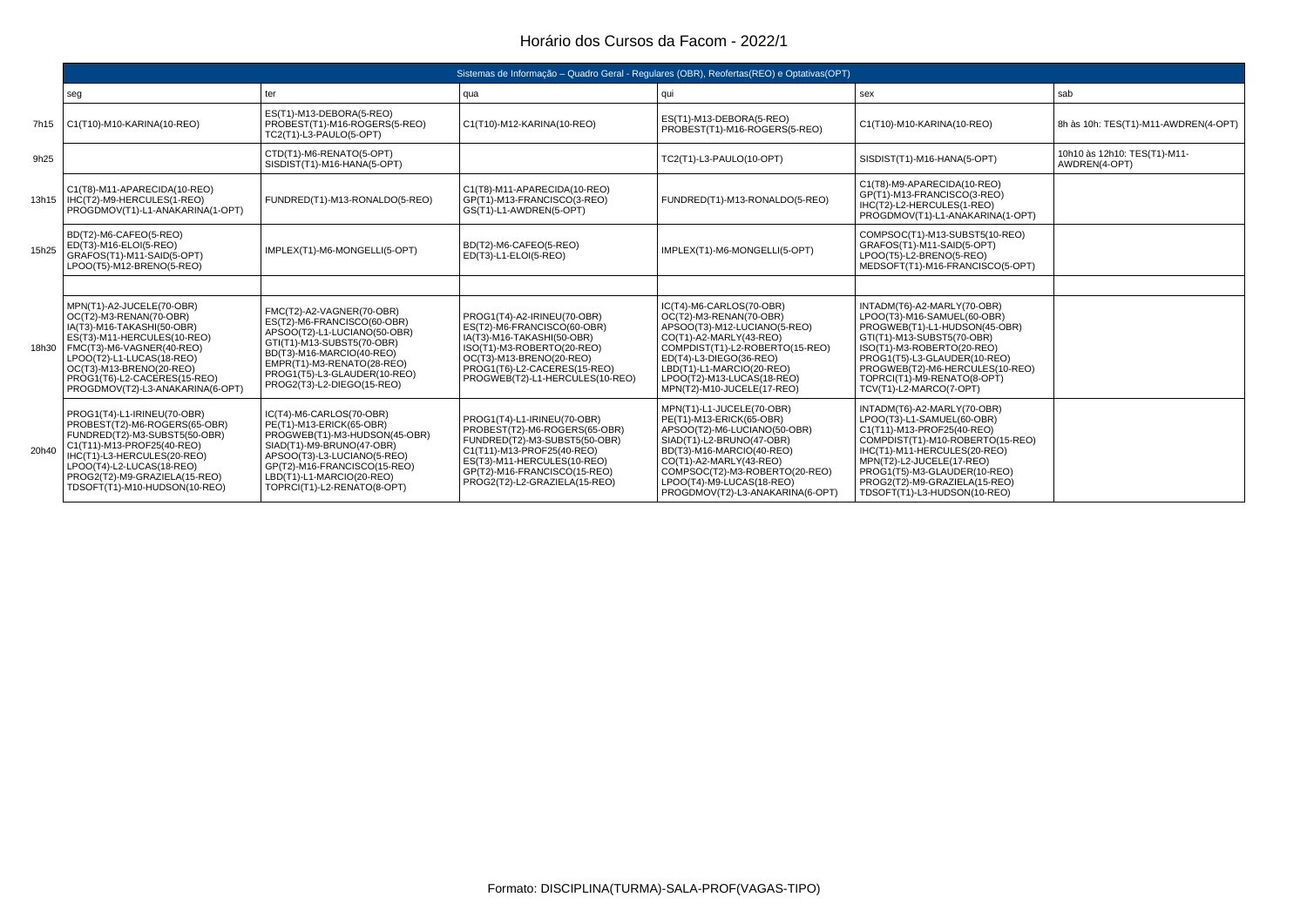|                              | Tec. em Análise e Des. de Sistemas - 1º semestre |                      |                 |     |     |  |  |  |
|------------------------------|--------------------------------------------------|----------------------|-----------------|-----|-----|--|--|--|
| seg                          | ter                                              | qua                  | au              | sex | sab |  |  |  |
|                              |                                                  |                      |                 |     |     |  |  |  |
|                              |                                                  |                      |                 |     |     |  |  |  |
| 18h30   FMC(T3)-M6-VAGNER    |                                                  |                      | CO(T1)-A2-MARLY |     |     |  |  |  |
| 20h40   EST(T2)-A2-VALDEMIRO |                                                  | EST(T2)-A2-VALDEMIRO | CO(T1)-A2-MARLY |     |     |  |  |  |

| Tec. em Análise e Des. de Sistemas - 3º semestre |                    |                     |                   |                    |     |  |  |
|--------------------------------------------------|--------------------|---------------------|-------------------|--------------------|-----|--|--|
| sec                                              | ter                | qua                 |                   | sex                | sab |  |  |
|                                                  |                    |                     |                   |                    |     |  |  |
|                                                  |                    |                     |                   |                    |     |  |  |
| 18h30   ES(T3)-M11-HERCULES                      | EMPR(T1)-M3-RENATO | ISO(T1)-M3-ROBERTO  | LBD(T1)-L1-MARCIO | ISO(T1)-M3-ROBERTO |     |  |  |
| 20h40   LPOO(T4)-L2-LUCAS                        | LBD(T1)-L1-MARCIO  | ES(T3)-M11-HERCULES | LPOO(T4)-M9-LUCAS |                    |     |  |  |

| Tec. em Análise e Des. de Sistemas - 5º semestre |                              |                      |                           |                      |     |  |  |
|--------------------------------------------------|------------------------------|----------------------|---------------------------|----------------------|-----|--|--|
| seq                                              | ter                          | qua                  |                           | sex                  | sab |  |  |
|                                                  |                              |                      |                           |                      |     |  |  |
|                                                  |                              |                      |                           |                      |     |  |  |
| 18h30   PROGDMOV(T2)-L3-ANAKARINA                |                              |                      |                           |                      |     |  |  |
| 20h40   TDSOFT(T1)-M10-HUDSON                    | $\vert$ GP(T2)-M16-FRANCISCO | GP(T2)-M16-FRANCISCO | PROGDMOV(T2)-L3-ANAKARINA | TDSOFT(T1)-L3-HUDSON |     |  |  |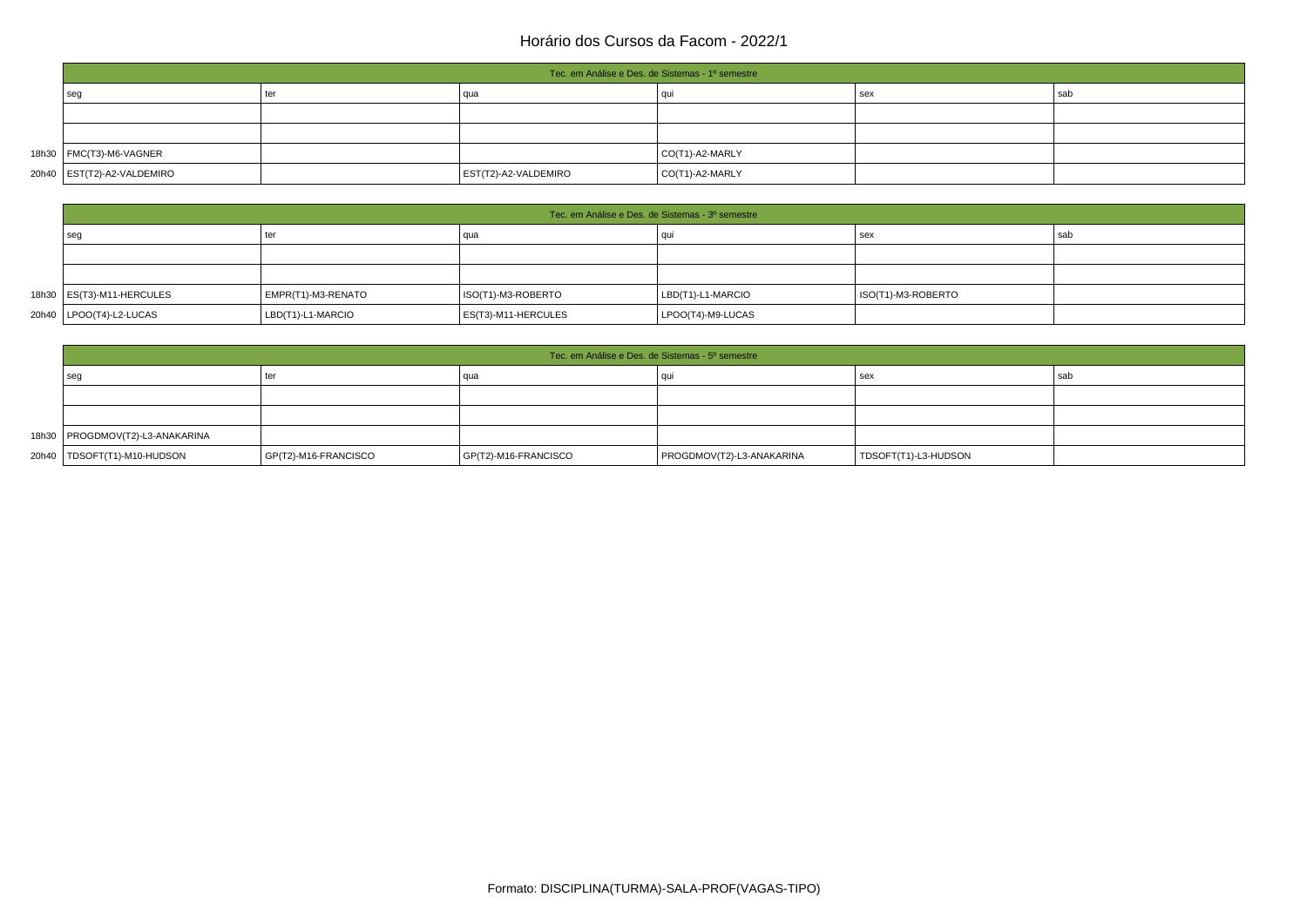|       | Tec. em Análise e Des. de Sistemas – Quadro Geral - Regulares (OBR), Reofertas (REO) e Optativas (OPT)                                                                                                                                     |                                                                                                                                                                                                                 |                                                                                                                                                                                      |                                                                                                                                                                                                                                                                   |                                                                                                                                                                                                                     |                                               |  |  |
|-------|--------------------------------------------------------------------------------------------------------------------------------------------------------------------------------------------------------------------------------------------|-----------------------------------------------------------------------------------------------------------------------------------------------------------------------------------------------------------------|--------------------------------------------------------------------------------------------------------------------------------------------------------------------------------------|-------------------------------------------------------------------------------------------------------------------------------------------------------------------------------------------------------------------------------------------------------------------|---------------------------------------------------------------------------------------------------------------------------------------------------------------------------------------------------------------------|-----------------------------------------------|--|--|
|       | seg                                                                                                                                                                                                                                        | ter                                                                                                                                                                                                             | qua                                                                                                                                                                                  | qui                                                                                                                                                                                                                                                               | sex                                                                                                                                                                                                                 | sab                                           |  |  |
| 7h15  |                                                                                                                                                                                                                                            | TC2(T1)-L3-PAULO(5-OPT)                                                                                                                                                                                         |                                                                                                                                                                                      |                                                                                                                                                                                                                                                                   |                                                                                                                                                                                                                     | 8h às 10h: TES(T1)-M11-AWDREN(4-OPT)          |  |  |
| 9h25  |                                                                                                                                                                                                                                            | SISDIST(T1)-M16-HANA(5-OPT)                                                                                                                                                                                     |                                                                                                                                                                                      | TC2(T1)-L3-PAULO(10-OPT)                                                                                                                                                                                                                                          | SISDIST(T1)-M16-HANA(5-OPT)                                                                                                                                                                                         | 10h10 às 12h10: TES(T1)-M11-<br>AWDREN(4-OPT) |  |  |
|       | 13h15   IHC(T2)-M9-HERCULES(1-REO)                                                                                                                                                                                                         |                                                                                                                                                                                                                 | GS(T1)-L1-AWDREN(3-OPT)                                                                                                                                                              |                                                                                                                                                                                                                                                                   | IHC(T2)-L2-HERCULES(1-REO)                                                                                                                                                                                          |                                               |  |  |
| 15h25 | GRAFOS(T1)-M11-SAID(5-OPT)<br>LPOO(T5)-M12-BRENO(5-REO)                                                                                                                                                                                    |                                                                                                                                                                                                                 |                                                                                                                                                                                      |                                                                                                                                                                                                                                                                   | GRAFOS(T1)-M11-SAID(5-OPT)<br>LPOO(T5)-L2-BRENO(5-REO)<br>MEDSOFT(T1)-M16-FRANCISCO(10-OPT)                                                                                                                         |                                               |  |  |
|       |                                                                                                                                                                                                                                            |                                                                                                                                                                                                                 |                                                                                                                                                                                      |                                                                                                                                                                                                                                                                   |                                                                                                                                                                                                                     |                                               |  |  |
| 18h30 | FMC(T3)-M6-VAGNER(12-OBR)<br>ES(T3)-M11-HERCULES(10-OBR)<br>PROGDMOV(T2)-L3-ANAKARINA(24-OBR<br>IA(T3)-M16-TAKASHI(5-REO)<br>LPOO(T2)-L1-LUCAS(2-REO)<br>OC(T2)-M3-RENAN(5-REO)<br>OC(T3)-M13-BRENO(15-REO)<br>PROG1(T6)-L2-CACERES(5-REO) | EMPR(T1)-M3-RENATO(15-OBR)<br>APSOO(T2)-L1-LUCIANO(5-REO)<br>BD(T3)-M16-MARCIO(20-REO)<br>ES(T2)-M6-FRANCISCO(20-REO)<br>GTI(T1)-M13-SUBST5(5-REO)<br>PROG1(T5)-L3-GLAUDER(5-REO)<br>PROG2(T3)-L2-DIEGO(15-REO) | ISO(T1)-M3-ROBERTO(20-OBR)<br>ES(T2)-M6-FRANCISCO(20-REO)<br>IA(T3)-M16-TAKASHI(5-REO)<br>OC(T3)-M13-BRENO(15-REO)<br>PROG1(T6)-L2-CACERES(5-REO)<br>PROGWEB(T2)-L1-HERCULES(10-REO) | CO(T1)-A2-MARLY(12-OBR)<br>LBD(T1)-L1-MARCIO(28-OBR)<br>APSOO(T3)-M12-LUCIANO(10-REO)<br>COMPDIST(T1)-L2-ROBERTO(5-OPT)<br>ED(T4)-L3-DIEGO(1-OPT)<br>IC(T4)-M6-CARLOS(5-REO)<br>LPOO(T2)-M13-LUCAS(2-REO)<br>MPN(T2)-M10-JUCELE(13-REO)<br>OC(T2)-M3-RENAN(5-REO) | ISO(T1)-M3-ROBERTO(20-OBR)<br>GTI(T1)-M13-SUBST5(5-REO)<br>PROG1(T5)-L3-GLAUDER(5-REO)<br>PROGWEB(T1)-L1-HUDSON(5-REO)<br>PROGWEB(T2)-M6-HERCULES(10-REO)<br>TOPRCI(T1)-M9-RENATO(8-OPT)<br>TCV(T1)-L2-MARCO(7-OPT) |                                               |  |  |
| 20h40 | EST(T2)-A2-VALDEMIRO(25-OBR)<br>LPOO(T4)-L2-LUCAS(20-OBR)<br>TDSOFT(T1)-M10-HUDSON(20-OBR)<br>FUNDRED(T2)-M3-SUBST5(10-REO)<br>IHC(T1)-L3-HERCULES(13-REO)<br>PROG2(T2)-M9-GRAZIELA(5-REO)                                                 | LBD(T1)-L1-MARCIO(28-OBR)<br>GP(T2)-M16-FRANCISCO(25-OBR)<br>APSOO(T3)-L3-LUCIANO(10-REO)<br>IC(T4)-M6-CARLOS(5-REO)<br>PE(T1)-M13-ERICK(15-OPT)<br>PROGWEB(T1)-M3-HUDSON(5-REO)<br>TOPRCI(T1)-L2-RENATO(8-OPT) | EST(T2)-A2-VALDEMIRO(25-OBR)<br>ES(T3)-M11-HERCULES(10-OBR)<br>GP(T2)-M16-FRANCISCO(25-OBR)<br>FUNDRED(T2)-M3-SUBST5(10-REO)<br>PROG2(T2)-L2-GRAZIELA(5-REO)                         | CO(T1)-A2-MARLY(12-OBR)<br>LPOO(T4)-M9-LUCAS(20-OBR)<br>PROGDMOV(T2)-L3-ANAKARINA(24-OBR)<br>APSOO(T2)-M6-LUCIANO(5-REO)<br>BD(T3)-M16-MARCIO(20-REO)<br>COMPSOC(T2)-M3-ROBERTO(10-REO)<br>PE(T1)-M13-ERICK(15-OPT)                                               | TDSOFT(T1)-L3-HUDSON(20-OBR)<br>COMPDIST(T1)-M10-ROBERTO(5-OPT)<br>IHC(T1)-M11-HERCULES(13-REO)<br>MPN(T2)-L2-JUCELE(13-REO)<br>PROG1(T5)-M3-GLAUDER(5-REO)<br>PROG2(T2)-M9-GRAZIELA(5-REO)                         |                                               |  |  |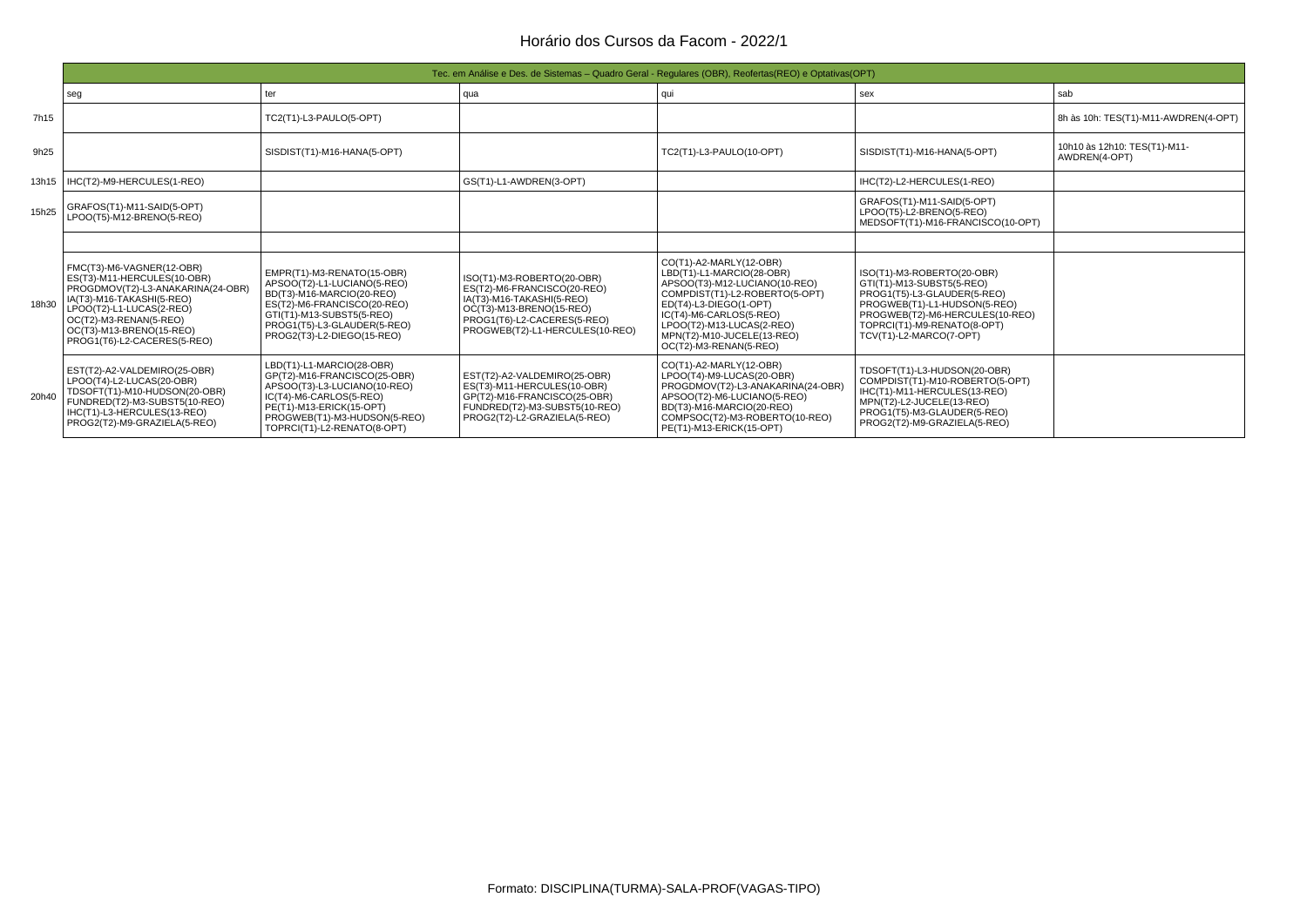|                  | Legenda:                                          |                  |                                                   |  |  |
|------------------|---------------------------------------------------|------------------|---------------------------------------------------|--|--|
| <b>SIGLA</b>     | <b>DISCIPLINA</b>                                 | <b>SIGLA</b>     | <b>DISCIPLINA</b>                                 |  |  |
| AA               | PROJETO E ANÁLISE DE ALGORITMOS I                 | <b>ESPOS</b>     | ENGENHARIA DE SOFTWARE - PÓS                      |  |  |
| <b>AAPOS</b>     | ANÁLISE DE ALGORITMOS - PÓS                       | <b>EST</b>       | <b>ESTATÍSTICA</b>                                |  |  |
| <b>ADMSIS</b>    | ADMINISTRAÇÃO DE SISTEMAS                         | <b>ESTAGIO</b>   | ESTÁGIO OBRIGATÓRIO                               |  |  |
| AL               | ÁLGEBRA LINEAR                                    | F <sub>1</sub>   | FÍSICA I                                          |  |  |
| <b>ANSISIS</b>   | ANÁLISE DE SINAIS E SISTEMAS                      | F <sub>2</sub>   | <b>FÍSICA II</b>                                  |  |  |
| APSOO            | ANÁLISE E PROJETO DE SOFTWARE ORIENTADO A OBJETOS | F <sub>3</sub>   | <b>FÍSICA III</b>                                 |  |  |
| ARQ1             | ARQUITETURA DE COMPUTADORES I                     | <b>FATAPOS</b>   | FUNDAMENTOS E APLICAÇÕES DA TECNOLOGIA ADAPTATIVA |  |  |
| ARQ <sub>2</sub> | ARQUITETURA DE COMPUTADORES II                    | FFT              | FUNDAMENTOS DE FENÔMENOS DE TRANSPORTE            |  |  |
| <b>ARQPOS</b>    | ARQUITETURA DE COMPUTADORES - PÓS                 | <b>FMC</b>       | FUNDAMENTOS MATEMÁTICOS DA COMPUTAÇÃO             |  |  |
| <b>ARQSOFT</b>   | ARQUITETURA DE SOFTWARE                           | <b>FTC</b>       | FUNDAMENTOS DE TEORIA DA COMPUTAÇÃO               |  |  |
| <b>BD</b>        | <b>BANCO DE DADOS</b>                             | <b>FUNDADM</b>   | FUNDAMENTOS DA ADMINISTRAÇÃO                      |  |  |
| C1               | CÁLCULO I                                         | <b>FUNDECO</b>   | <b>FUNDAMENTOS DE ECONOMIA</b>                    |  |  |
| C <sub>2</sub>   | CÁLCULO II                                        | <b>FUNDRED</b>   | FUNDAMENTOS DE REDES DE COMPUTADORES              |  |  |
| C <sub>3</sub>   | CÁLCULO III                                       | GP               | <b>GERÊNCIA DE PROJETOS</b>                       |  |  |
| CE               | CIRCUITOS ELETRÔNICOS                             | <b>GRAFOS</b>    | TEORIA DOS GRAFOS E SEUS ALGORITMOS               |  |  |
| CEL              | <b>CIRCUITOS ELÉTRICOS</b>                        | <b>GRAFOSPOS</b> | TEORIA DOS GRAFOS - PÓS                           |  |  |
| CG               | COMPUTAÇÃO GRÁFICA                                | GS               | GERÊNCIA DE CONFIGURAÇÃO DE SOFTWARE              |  |  |
| $_{\rm CO}$      | COMPORTAMENTO ORGANIZACIONAL                      | <b>GSTI</b>      | GERENCIAMENTO DE SERVIÇOS DE TI                   |  |  |
| <b>COMP</b>      | <b>COMPILADORES I</b>                             | GTI              | GOVERNANÇA DE TECNOLOGIA DA INFORMAÇÃO            |  |  |
| <b>COMPDIST</b>  | COMPUTAÇÃO DISTRIBUÍDA                            | IA               | INTELIGÊNCIA ARTIFICIAL                           |  |  |
| <b>COMPSOC</b>   | COMPUTAÇÃO E SOCIEDADE                            | <b>IAPOS</b>     | INTELIGÊNCIA ARTIFICIAL - PÓS                     |  |  |
| <b>CONSERV</b>   | CONTROLE E SERVOMECANISMOS                        | IС               | INTRODUÇÃO A COMPUTAÇÃO                           |  |  |
| CS               | CONSTRUÇÃO DE SOFTWARE                            | IHC              | INTERAÇÃO HUMANO-COMPUTADOR                       |  |  |
| <b>CTD</b>       | COMUNICAÇÃO E TRANSMISSÃO DE DADOS                | <b>IMPLEX</b>    | IMPLEMENTAÇÃO ALGORÍTMICA                         |  |  |
| DC               | DESENHO POR COMPUTADOR                            | <b>IMPOS</b>     | INSTRUMENTAÇÃO MICROPROCESSADA - PÓS              |  |  |
| <b>DESAFIOS</b>  | DESAFIOS DE PROGRAMAÇÃO                           | <b>INTADM</b>    | INTRODUÇÃO À ADMINISTRAÇÃO                        |  |  |
| ED               | ESTRUTURAS DE DADOS                               | <b>IOTPOS</b>    | TÓPICOS ESPECIAIS EM IOT - PÓS                    |  |  |
| <b>EMPR</b>      | <b>EMPREENDEDORISMO</b>                           | <b>ISO</b>       | INTRODUÇÃO A SISTEMAS OPERACIONAIS                |  |  |
| EQD              | EQUAÇÕES DIFERENCIAIS                             | LAB1             | LABORATÓRIO DE FÍSICA I                           |  |  |
| ER               | ENGENHARIA DE REQUISITOS                          | LAB <sub>2</sub> | LABORATÓRIO DE FÍSICA II                          |  |  |
| ES               | ENGENHARIA DE SOFTWARE                            | LBD              | LABORATÓRIO DE BANCO DE DADOS                     |  |  |
| <b>ESEXP</b>     | ENGENHARIA DE SOFTWARE EXPERIMENTAL               | LFA              | LINGUAGENS FORMAIS E AUTÔMATOS                    |  |  |